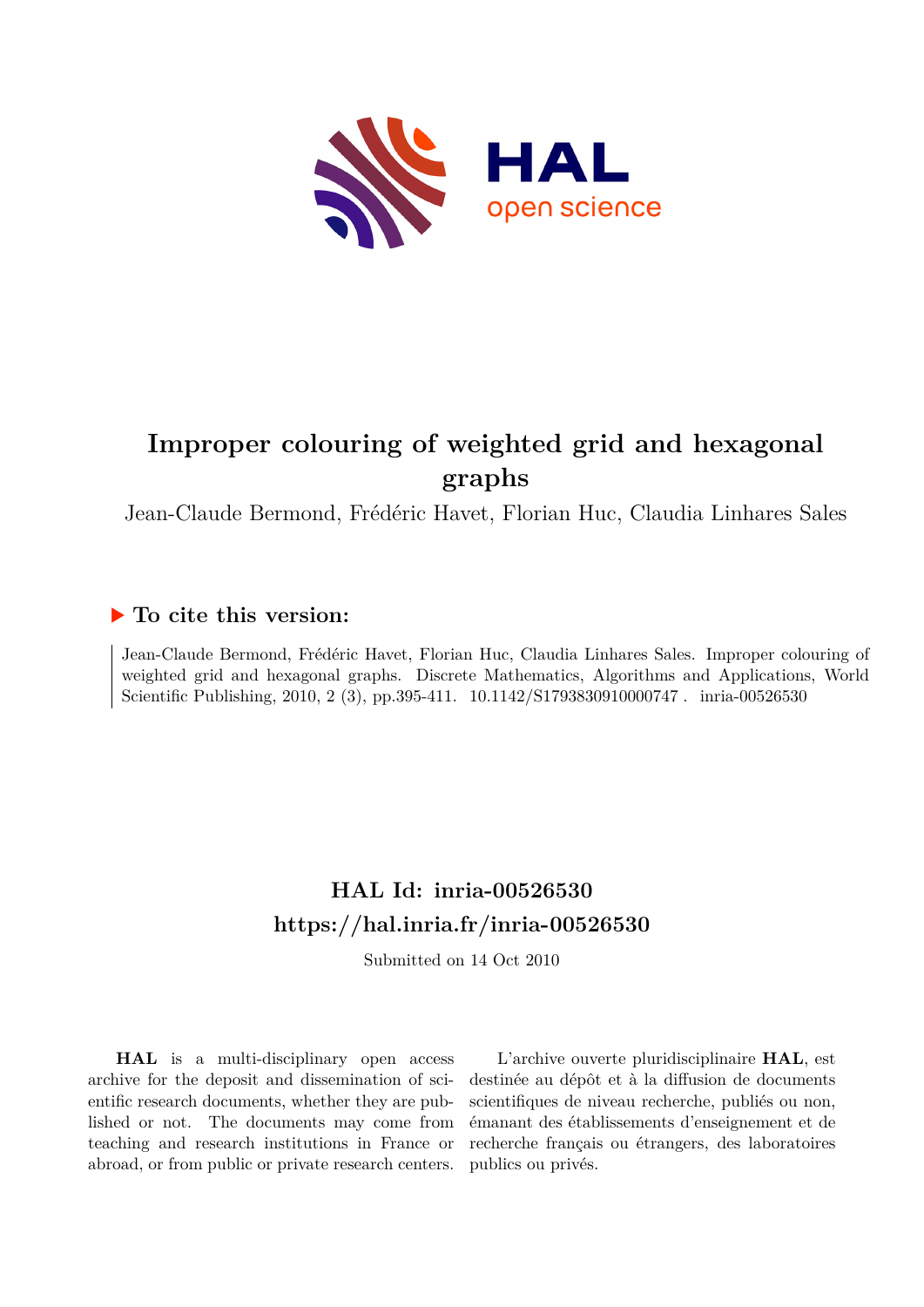## Improper colouring of weighted grid and hexagonal graphs<sup>∗</sup>

Jean-Claude Bermond<sup>†</sup> Frédéric Havet <sup>†</sup> Florian Huc<sup>‡</sup>

and Claudia Linhares Sales §

August 16, 2010

#### Abstract

We study a weighted improper colouring problem motivated by a frequency allocation problem. It consists of associating to each vertex a set of  $p(v)$  (weight) distinct colours (frequencies), such that the set of vertices having a given colour induces a graph of degree at most  $k$  (the case  $k = 0$ ) corresponds to a proper coloring). The objective is to minimize the number of colors. We propose approximation algorithms to compute such colouring for general graphs. We apply these to obtain good approximation ratio for grid and hexagonal graphs. Furthermore we give exact results for the 2-dimensional grid and the triangular lattice when the weights are all the same.

### 1 Introduction

This paper is motivated by a problem posed by Alcatel Space Technologies (see [1]). A satellite sends informations to receivers on earth, each of which is listening several frequencies, one for each signal it needs to receive. Technically it is impossible to focus a signal sent by the satellite exactly on the destination receiver. So part of the signal is spread in an area around it, creating noise for the other receivers displayed in this area and listening the same frequency. Each receiver is able to distinguish the signal directed to it from the extraneous noises it picks up if the sum of the noises does not become too large, i.e. does not exceed a certain threshold  $T$ . The problem is to assign frequencies to the signals in such a way that each receiver gets its dedicated signals properly, while minimizing the total number of frequencies used.

Generally the "noise relation" is symmetric, that is if a receiver  $u$  is in the noise area of a receiver  $v$ then v is in the noise area of u. Hence, interferences may be modelled by a *noise graph*  $G = (V(G), E(G))$ whose vertices are the receivers and where two vertices are joined by an edge if and only if they interfer. Moreover, to the graph is attached a *weight function*  $p: V(G) \to \mathbb{N}$ , where the weight  $p(v)$  of the vertex v is equal to the number of signals it has to receive. Hence we have a *weighted graph*, that is a pair  $(G, p)$ , where G is a graph and  $p$  a weight function on the vertex set of G. We can model the frequencies by colours. Therefore, to each vertex, we associate a set  $C(v)$  of  $p(v)$  distinct colours. If in total l colours are used, the mapping C is called an *l*-colouring of  $(G, p)$ .

<sup>\*</sup>This work was partially supported by the INRIA Equipe Associée EWIN

<sup>†</sup>Projet Mascotte I3S (CNRS & UNS) and INRIA Sophia-Antipolis, 2004 route des Lucioles, BP 93, 06902 Sophia-Antipolis Cedex France. E-mail: (bermond|fhavet)@sophia.inria.fr. Partially supported by the ANR Blanc International Taiwan GRATEL.

<sup>&</sup>lt;sup>‡</sup>Centre Universitaire dInformatique, Battelle bâtiment A, route de Drize 7, 1227 Carouge, Geneva, Switzerland. E-mail: florian.huc@unige.ch. Partially supported by the EU FET project Fronts 215270.

 $\S$ Universidade Federal do Ceará, Departamento de Computação, Bloco 910, Campus do Pici, Fortaleza, Ceará, CEP 60455-760, Brasil. linhares@lia.ufc.br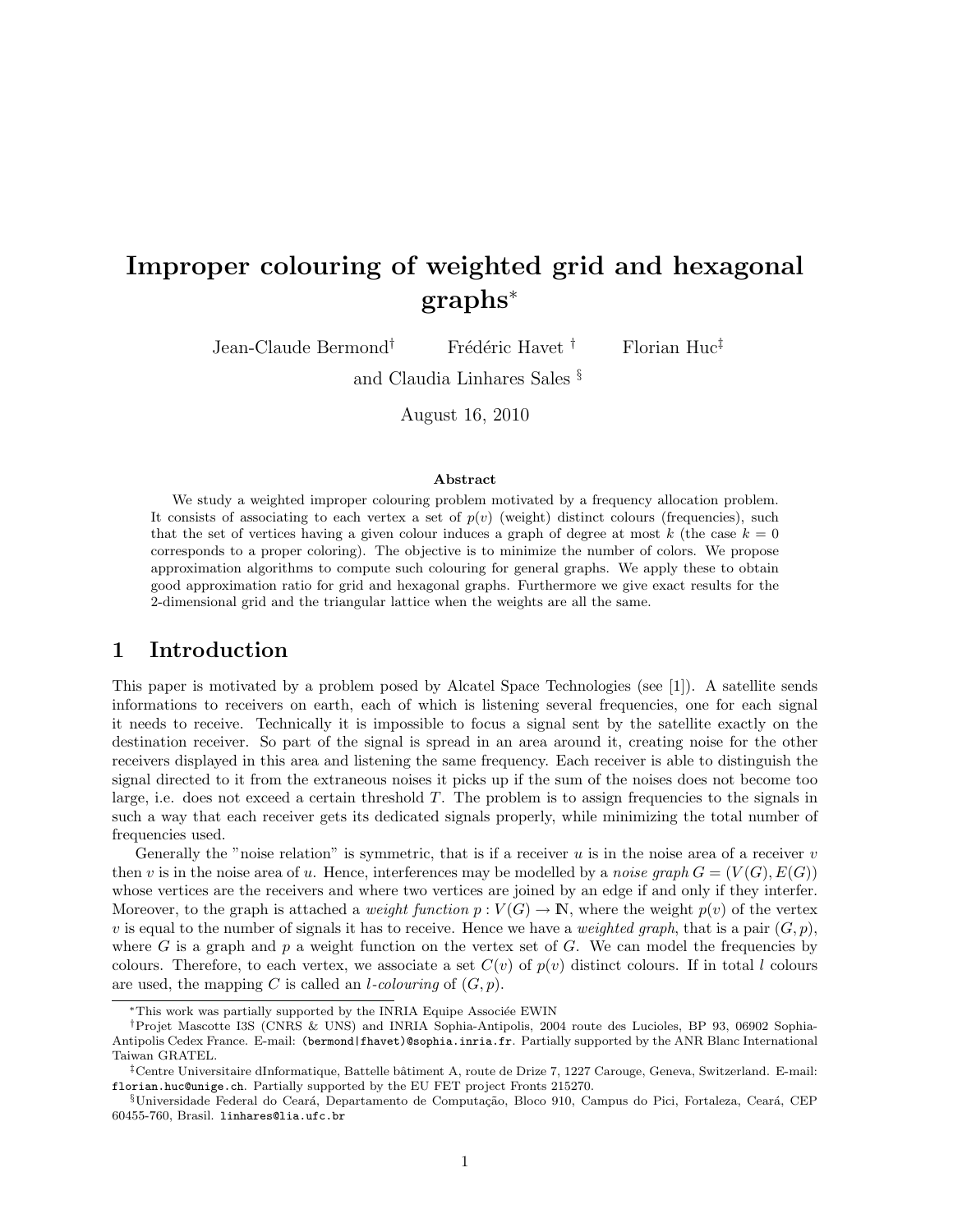In a simplified version, the intensity  $I$  of the noise created by a signal is independent of the frequency and the receiver. Hence to distinguish its signal from noises, a receiver must be in the noise area of at most  $k = \lfloor \frac{T}{I} \rfloor$  receivers listening signals on the same frequency. In terms of colouring this property is equivalent to say that for any colour  $c$ , the set of vertices having one colour  $c$  induces a graph of degree at most k.Such a colouring is called k*-improper*. The k*-improper chromatic number* of (G, p), denoted  $\chi_k(G, p)$ , is the smallest l such that  $(G, p)$  admits a k-improper l-colouring. Note that a 0-improper colouring corresponds to a proper colouring.

In [1] this problem is studied via linear programming. The objective of this paper is to build algorithms giving k-improper colourings of weighted graphs of a certain class with as few colours as possible. An algorithm that gives a k-improper colouring of each weighted graph  $(G, p)$  in this class with at most  $c_1 \times$  $\chi_k(G, p) + c_2$  colours for some constants  $c_1$  and  $c_2$ , is said to be  $c_1$ -approximate or to have approximation *ratio*  $c_1$ .

For any integer q we denote by **q** the constant weight function  $q(v) = q$  for all v. For any weight function p, we set  $p_{\text{max}} = \max_{v} (p(v)).$ 

Proposition 1 *If there exists a* k*-improper colouring of* (G, q) *with* r *colours, then there exists a* k*improper colouring of*  $(G, p)$  *with*  $r\left\lceil \frac{p_{\text{max}}}{q} \right\rceil$  *colours.* 

*In particular, if*  $\chi_k(G, \mathbf{q}) \leq r$ , then  $\chi_k(G, p) \leq r \left[ \frac{p_{\text{max}}}{q} \right]$ .

**Proof.** Observe that if we have a k-improper  $r_1$ -colouring of  $(G, p_1)$  and a k-improper  $r_2$ -colouring of  $(G, p_2)$ , one can easily derive a k-improper  $(r_1 + r_2)$ -colouring of  $(G, p_1 + p_2)$  by using the union of these colourings on two disjoint sets of colours. Doing this repeatedly  $\lambda$  times with  $p = q$ , we obtain a  $\lambda r$ colouring of  $(G, \lambda q)$ . For  $\lambda = \left\lceil \frac{p_{\max}}{q} \right\rceil$ , we obtain a k-improper colouring of  $(G, p)$  since  $p(v) \leq p_{\max} \leq \lambda q$ for every vertex  $v \in V(G)$ .

If we have a k-improper r-colouring  $(G, \mathbf{q})$  then the above proposition yields an immediate  $(r/q)$ approximate algorithm for k-improper  $(G, p)$ -colouring because  $\chi_k(G, p) \geq p_{\text{max}}$ . In this paper, we present improvements of Proposition 1. For any graph G, we denote  $\rho_k(H, G, p)$ , the maximum of  $\chi_k(H', p)$ over the subgraphs H' of G isomorphic to H. For example,  $\rho_k(K_1, G, p) = p_{\text{max}}$  and  $\rho_0(K_2, G, p) =$  $\max\{p(u) + p(v) \mid uv \in E(G)\}\$  so  $\rho_0(K_2, G, p) \leq 2p_{\text{max}}$ . If  $k \geq 1$ , then  $\rho_k(K_2, G, p) = p_{\text{max}}$ . By extension, if H is a family of graphs (finite or not),  $\rho_k(H, G, p)$  is the maximum of  $\rho_k(H, G, p)$  over all graphs  $H \in \mathcal{H}$ . Obviously, for any family  $\mathcal{H}$ ,  $\rho_k(\mathcal{H}, G, p) \leq \chi_k(G, p)$ . The idea to design approximate algorithms for k-improper colouring graphs of some given class consists of finding a finite family of graphs  $\mathcal{H}_k$  such that any weighted graph  $(G, p)$  in the class, satisfies  $\chi_k(G, p) \leq c_1 \cdot \rho_k(\mathcal{H}_k, G, p) + c_2$  with  $c_1$  a small constant (ideally 1) and  $c_2$  another constant. Hence, by computing  $\chi_k(H', p)$  for all the subgraphs H' isomorphic to a graph in  $\mathcal{H}_k$ , we obtain a c<sub>1</sub>-approximate algorithm for  $\chi_k(G, p)$ . Moreover, we also exhibit algorithms that produce the corresponding  $c_1$ -approximate k-improper colouring.

In sections 2 and 3 we recall the results known for grid graphs and hexagonal graphs and determine the exact values of  $\chi_k(G, \mathbf{q})$ , G being the two-dimensionnal grid or the triangular lattice. Then in Section 4 we give approximate algorithms for general graphs. Finally, in Section 5, we show how to apply these algorithms to get approximations for grid and hexagonal graphs. In the case of grid graphs we improve the approximation ratio for  $k = 1$ .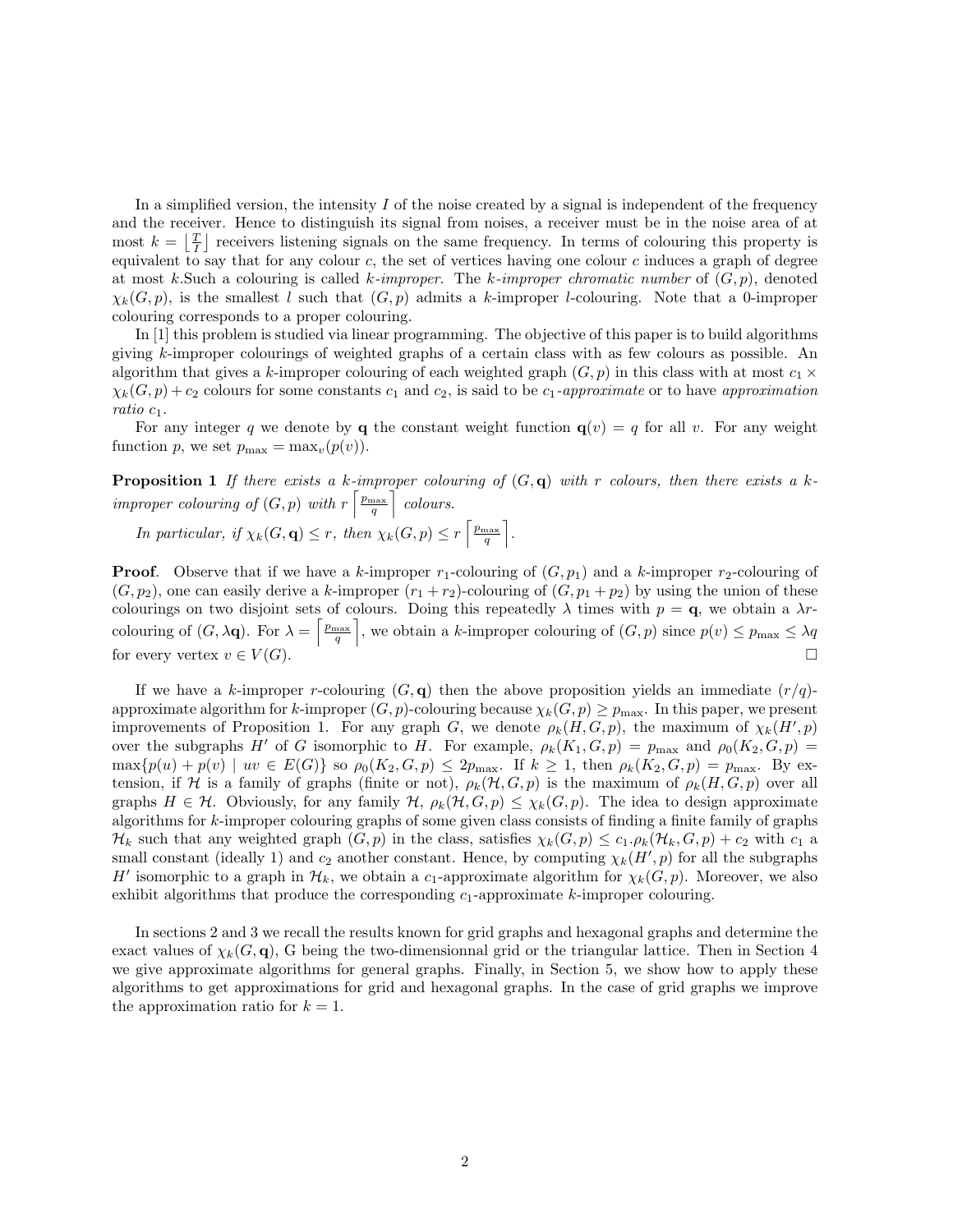## 2 Grid graphs

The (two-dimensionnal) *grid* is the graph GL defined as follows: the vertices are all integer linear combinations  $a\mathbf{f_1} + b\mathbf{f_2}$  of the two vectors  $\mathbf{f_1} = (1,0)$  and  $\mathbf{f_2} = (0,1)$ . Thus, we may identify the vertices with the ordered pairs  $(a, b)$  of integers. Two vertices are adjacent when the Euclidean distance between them is 1. Hence each vertex  $x = (a, b)$  has four neighbours: its *left neighbour*  $(a - 1, b)$ , its *right neighbour* (a+1, b), its *top neighbour* (a, b+1) and its *down neighbour* (a, b−1). A *grid graph* is an induced subgraph of the two-dimensionnal grid.



Figure 1: The two-dimensionnal grid and a grid graph.

As a grid graph G has maximum degree 4, k-improper colourings of G are trivial for  $k \geq 4$ : it suffices to give any set of  $p(v)$  colours to every vertex v to produce a k-improper colouring. Hence, for any  $k \geq 4$ , its k-improper chromatic number equals its maximum weight  $\chi_k(G, p) = p_{\text{max}}$ .

Regarding proper (0-improper) colourings, by Proposition 1,  $\chi_0(G, p) \leq 2p_{\text{max}}$  as a grid graph is bipartite. This upper bound is tight when there is an edge uv such that  $p(u) = p(v) = p_{\text{max}}$ . But such an edge may not exist. However, one can find the weighted chromatic number of a grid graph and more generally of any weighted bipartite graph.

**Theorem 2 (McDiarmid and Reed [8])** Let  $G = ((A, B), E)$  be a bipartite graph. Then for any *weight* p,  $\chi_0(G, p) = \rho_0(\lbrace K_1, K_2 \rbrace, G, p)$ .

**Proof.** Let us colour every vertex a of A with  $\{1, 2, \ldots, p(a)\}$  and every vertex b of B with  $\{l, l 1, \ldots, l - p(b) + 1$ } where  $l = \rho_0({K_1, K_2}, G, p)$ .

Now we determine the exact value of  $\chi_k(GL, \mathbf{q})$  for the two dimensional grid, with constant weight q.

We first prove a preliminary lemma. Let C be a colouring of a weighted graph  $(G, p)$ . We denote by  $c_{u,v}$  the number of colours assigned to both u and v, that is  $c_{u,v} = |C(u) \cap C(v)|$ . We use the standard notation  $N(u)$  for the *neighbourhood* of u.

**Lemma 3** Let C be a k-improper colouring of a weighted graph  $(G, p)$ .

- $(i) \sum$  $v \in N(u)$  $c_{u,v} \leq k p(u)$ ;
- *(ii)* ∀u, v, C uses at least  $p(u) + p(v) c_u$ , *colours*;
- *(iii)* ∀u, v, w, C uses at least  $p(u) + p(v) + p(w) c_{u,v} c_{u,w} c_{v,w}$ .

#### **Proof.** (i) A colour assigned to u is assigned to at most k neighbours of u because C is k-improper. (ii) and (iii) follow from the Inclusion-Exclusion Formula:

$$
|C(u) \cup C(v)| = |C(u)| + |C(v)| - |C(u) \cap C(v)| = p(u) + p(v) - c_{u,v};
$$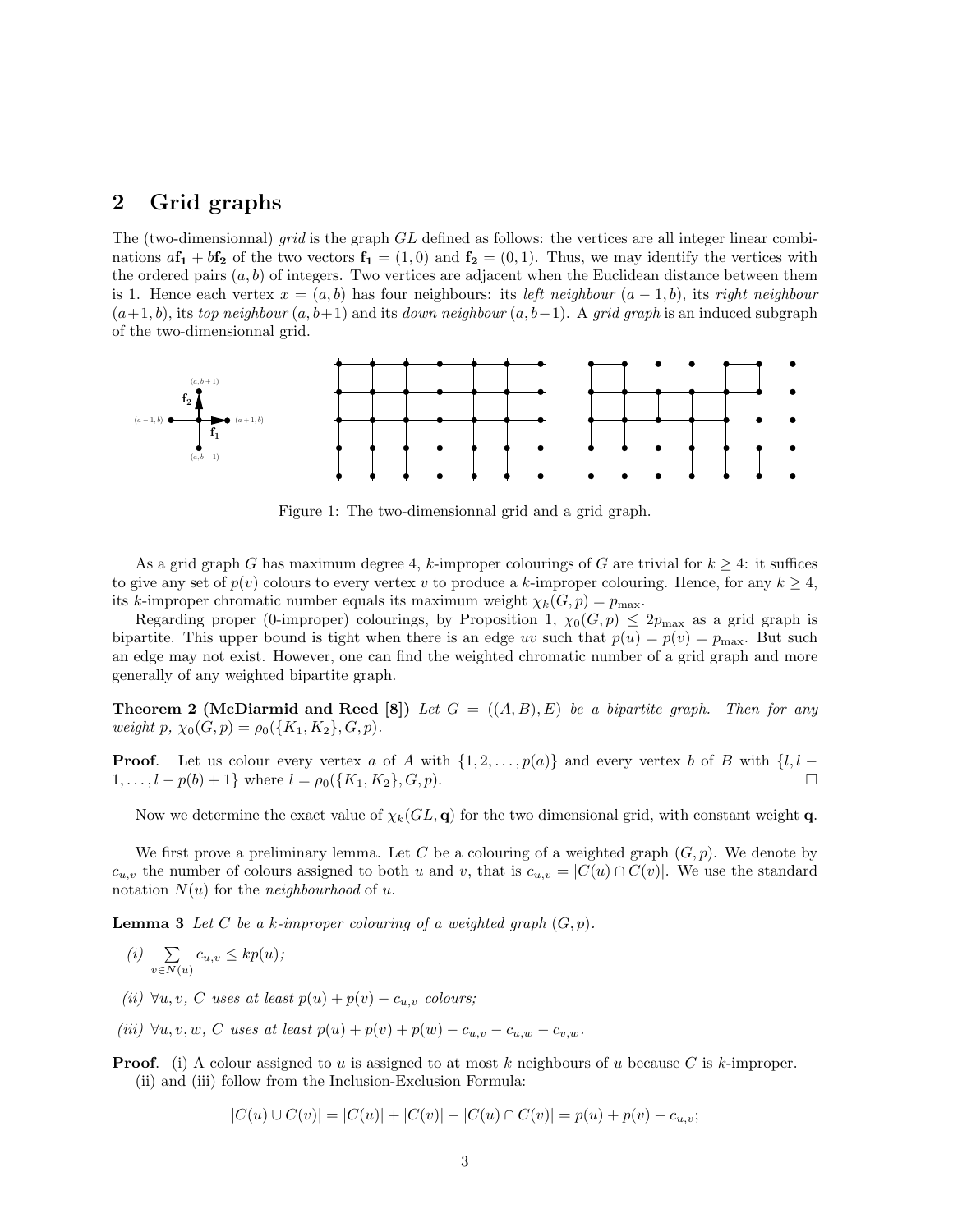$$
|C(u) \cup C(v) \cup C(w)| = |C(u)| + |C(v)| + |C(w)| - |C(u) \cap C(v)| - |C(u) \cap C(w)| - |C(v) \cap C(w)|
$$
  
+|C(u) \cap C(v) \cap C(w)|  

$$
\geq p(u) + p(v) + p(w) - c_{u,v} - c_{v,w}.
$$

 $\Box$ 

Theorem 4 *For the grid* GL*, we have:*

- *(i)*  $\chi_1(GL, \mathbf{q}) = 2q$ ,
- $(ii) \ \chi_2(GL, \mathbf{q}) = \left\lceil \frac{3q}{2} \right\rceil$ *, and*
- (*iii*)  $\chi_3(GL, \mathbf{q}) = \left\lceil \frac{5q}{4} \right\rceil$ .

**Proof.** Let us first show the k-improper colourings of  $(GL, q)$  with the required number of colours.

(i) The grid is bipartite so  $(GL, q)$  has a 0-improper (and thus also 1-improper) colouring with  $2q$ colours.

(ii) For  $1 \leq j \leq 3$ , let  $U_j = \{(a, b) \mid a + b = j \mod 3\}$ . Assign the colours  $\left\lceil \frac{(j-1)q}{2} \right\rceil + 1, \ldots, \left\lceil \frac{jq}{2} \right\rceil$  to vertices which are not in  $U_j$ . See Figure 2 for  $q = 2$ .

| 2,3 | 1,3 | 1,2 | 2,3 | 1,3 | 1,2 | 2,3 |
|-----|-----|-----|-----|-----|-----|-----|
| 1,2 | 2,3 | 1,3 | 1,2 | 2,3 | 1,3 | 1,2 |
| 1,3 | 1,2 | 2,3 | 1,3 | 1,2 | 2,3 | 1,3 |
| 2,3 | 1,3 | 1,2 | 2,3 | 1,3 | 1,2 | 2,3 |
| 1,2 | 2,3 | 1,3 | 1,2 | 2,3 | 1,3 | 1,2 |
|     |     |     |     |     |     |     |

Figure 2: A 2-improper colouring of the square grid.

(iii) For  $1 \leq j \leq 5$ , let  $T_j$  be the set of vertices obtained from the vertex  $(j, 0)$  by adding the linear combinations of the vectors  $2f_1 + f_2$  and  $5f_1$ . For  $1 \leq j \leq 5$ , assign the colours  $\left\lceil \frac{(j-1)q}{4} \right\rceil + 1, \ldots, \left\lceil \frac{jq}{4} \right\rceil$  to vertices not in  $T_j$ . See Figure 3 for  $q = 4$ .

|  |  | 1,3,4,5 1,2,4,5 1,2,3,5 1,2,3,4 2,3,4,5 1,3,4,5 1,2,4,5               |  |  |
|--|--|-----------------------------------------------------------------------|--|--|
|  |  | $1,2,3,5$   1,2,3,4   2,3,4,5   1,3,4,5   1,2,4,5   1,2,3,5   1,2,3,4 |  |  |
|  |  | 2,3,4,5 1,3,4,5 1,2,4,5 1,2,3,5 1,2,3,4 2,3,4,5 1,3,4,5               |  |  |
|  |  | $1,2,4,5$   1,2,3,5   1,2,3,4   2,3,4,5   1,3,4,5   1,2,4,5   1,2,3,5 |  |  |
|  |  | $1,2,3,4$ $2,3,4,5$ $1,3,4,5$ $1,2,4,5$ $1,2,3,5$ $1,2,3,4$ $2,3,4,5$ |  |  |
|  |  |                                                                       |  |  |

Figure 3: A 3-improper colouring of the square grid.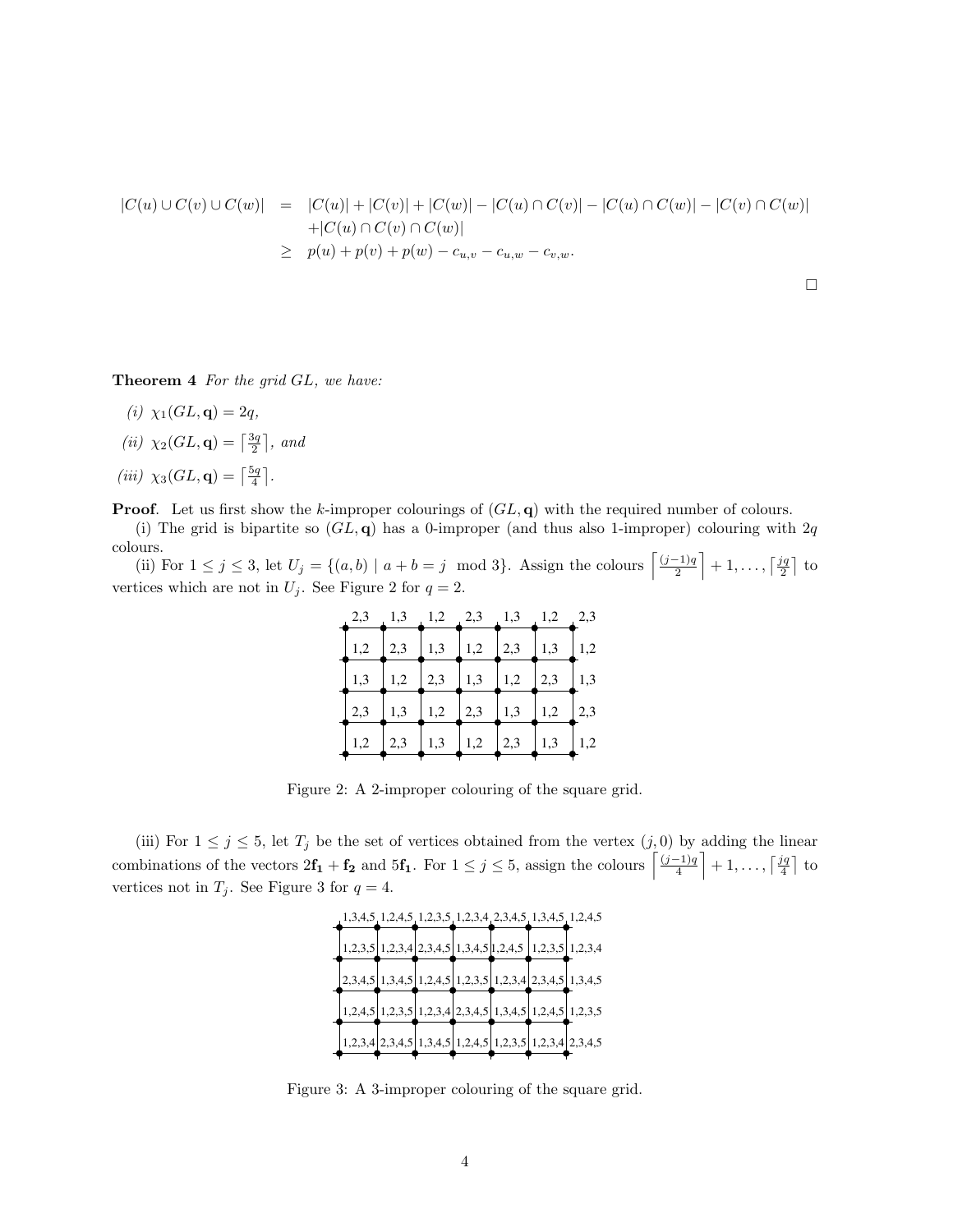Let us now show that these colourings are optimal. To do this, let  $C$  be a  $k$ -improper colouring of  $(GL, q)$  with  $\chi_k(GL, q)$  colours. If  $k = 1$ , consider a 4-cycle in GL. A colour may be used on at most two of these vertices. Hence 2q colours are needed. Now, suppose that  $2 \leq k \leq 3$  and let u be a vertex of *GL*. Applying Lemma 3 (ii) to the four neighbours of u, we obtain:  $4\chi_k(GL, \mathbf{q}) \geq 8q - \sum_{v \in N(u)} c_{u,v}$ . Now by Lemma 3 (i),  $4\chi_k(GL, \mathbf{q}) \geq (8-k)q$ . Therefore, we have respectively  $\chi_2(GL, \mathbf{q}) \geq \frac{3q}{2}$  and  $\chi_{3}(GL, \mathbf{q})\geq \frac{5q}{4}$ .

We will use the values given by Theorem 4 to provide in Section 5, for  $1 \leq k \leq 3$ ,  $\alpha_k$ -approximate polynomial algorithms that compute a k-improper colouring of a weighted grid graph with  $\alpha_1 = 13/9$ ,  $\alpha_2 = 27/20$  and  $\alpha_3 = 19/16$ .

It would be nice to solve the following problem:

**Problem 5** For any fixed  $1 \leq k \leq 3$ , is it  $N\mathcal{P}$ -complete to find the k-improper chromatic number of a weighted grid graph?

### 3 Hexagonal graphs

The triangular lattice graph  $TL$  may be described as follows. The vertices are all integer linear combinations  $a\mathbf{e}_1 + b\mathbf{e}_2$  of the two vectors  $\mathbf{e}_1 = (1,0)$  and  $\mathbf{e}_2 = (\frac{1}{2},\frac{\sqrt{3}}{2})$ . Thus we may identify the vertices with the ordered pairs  $(a, b)$  of integers. Two vertices are adjacent when the Euclidean distance between them is 1. Therefore, each vertex  $x = (a, b)$  has six neighbours: its *left neighbour*  $(a - 1, b)$ , its *right neighbour*  $(a+1, b)$ , its *leftup neighbour*  $(a-1, b+1)$ , its *rightup neighbour*  $(a, b+1)$ , its *leftdown neighbour*  $(a, b-1)$ and its *rightdown neighbour*  $(a + 1, b - 1)$ . A *hexagonal graph* is an induced subgraph of the triangular lattice.



Figure 4: The triangular lattice and a hexagonal graph.

For any  $k \geq 6$ , the k-improper chromatic number of a hexagonal graph is its maximum weight because it has maximum degree 6.

McDiarmid and Reed  $[8]$  showed that it is  $\mathcal{NP}$ -complete to decide whether the chromatic number of a weighted hexagonal graph is 3 or 4. Hence, there is no polynomial time algorithm for finding the weighted chromatic number of hexagonal graphs (unless  $\mathcal{P} = \mathcal{NP}$ ). Therefore, one has to find approximate algorithms. The better known so far has approximation ratio 4/3 and is based on the following result:

**Theorem 6 (McDiarmid and Reed [8])** *For any weigthed hexagonal graph*  $(G, p)$ *,* 

$$
\chi_0(G, p) \le \frac{4}{3}\rho_0(\lbrace K_1, K_2, K_3 \rbrace, G, p).
$$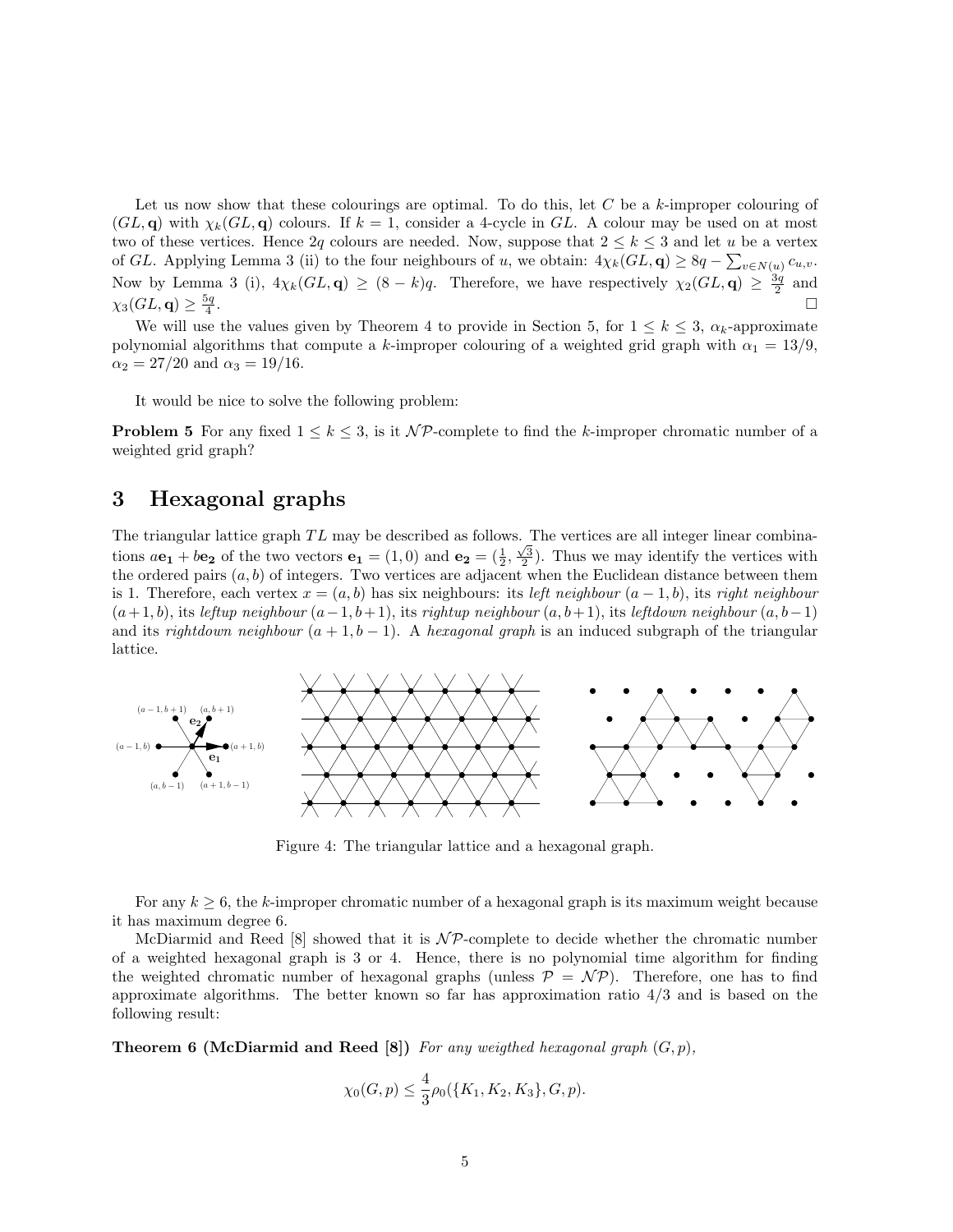A distributed algorithm which guarantees the  $\frac{4}{3}\rho_0(\lbrace K_1, K_2, K_3 \rbrace, G, p)$  bound is reported by Narayanan and Schende  $[7]$ . However, one expects to have approximate algorithms with ratios better than  $4/3$ . In particular, Reed and McDiarmid conjecture that, for big weights, the ratio may be decreased to almost 9/8.

Conjecture 7 (McDiarmid and Reed [8]) *There exists a constant* c *such that for any weigthed hexagonal graph* (G, p)*,*

$$
\chi_0(G, p) \le \frac{9}{8}\rho_0(\lbrace K_1, K_2, K_3 \rbrace, G, p) + c.
$$

Note that the ratio  $9/8$  in the above conjecture is the best possible. Indeed, consider a 9-cycle  $C_9$ with constant weight q. A colour can be assigned to at most 4 vertices, so  $\chi_0(C_9, q) \geq \frac{9q}{4}$ . Clearly,  $\rho_0(\{K_1, K_2, K_3\}, C_9, q) = 2q$ . So  $\chi_0(C_9, q) \ge \frac{9}{8}\rho_0(\{K_1, K_2, K_3\}, C_9, q)$ . An evidence for this conjecture has been given by Havet [2], who proved that if a hexagonal graph G is triangle-free (i.e. has no  $K_3$ ) then  $\chi_0(G, p) \leq \frac{7}{6}\rho_0(\lbrace K_1, K_2 \rbrace, G, p) + 5$ . See also [10] for an alternative proof and [5] for a distributed algorithm for colouring triangle-free hexagonal graphs with  $\frac{5}{4}\rho_0(\lbrace K_1, K_2 \rbrace, G, p) + 3$  colours.

Regarding improper colouring, Havet, Kang and Sereni [3, 4, 9] generalized the above mentionned  $\mathcal{NP}$ -completeness result of McDiarmid and Reed:

**Theorem 8 (Havet, Kang and Sereni [3, 4, 9])** *For*  $0 \leq k \leq 5$ , the following problem is NP*complete:*

Instance: *a weighted hexagonal graph* (G, p)*.* Question: *is* (G, p) k*-improper* 3*-colourable?*

Hence one cannot expect to have polynomial algorithm to find the k-improper chromatic number of weighted hexagonal graphs.

However, in the particular case of the triangular lattice, we are able to determine the exact values of  $\chi_k(TL, \mathbf{q})$ 

**Theorem 9** For the triangular lattice TL, we have:

- $(i)$   $\chi_1(TL, \mathbf{q}) = \left\lceil \frac{5q}{2} \right\rceil$ ,
- *(ii)*  $\chi_2(TL, \mathbf{q}) = 2q$ ,
- $(iii) \ \chi_3(TL, \mathbf{q}) = \left\lceil \frac{3q}{2} \right\rceil,$
- $(iv) \ \chi_4(TL, \mathbf{q}) = \left\lceil \frac{4q}{3} \right\rceil \ and$
- (*v*)  $\chi_5(TL, \mathbf{q}) = \left\lceil \frac{7q}{6} \right\rceil$ .

**Proof.** Let us first show the k-improper colourings of  $(T<sub>L</sub>, q)$  with the required number of colours.

(i) For  $1 \leq j \leq 5$ , let  $A_j$  be the set of vertices obtained from the vertex  $(j, 0)$  by adding the linear combinations of the vectors  $2\mathbf{e}_1 + \mathbf{e}_2$  and  $5\mathbf{e}_1$ . For  $1 \leq j \leq 5$ , assign the colours  $\left\lceil \frac{(j-1)q}{2} \right\rceil + 1, \ldots, \left\lceil \frac{jq}{2} \right\rceil$ to vertices of  $A_i \cup A_{i+1}$  (with  $A_6 = A_1$ ) (see Figure 3 for  $q = 2$ ).

(ii) Colour a vertex  $(a, b)$  with  $1, \ldots, q$  if a is even, and with  $q + 1, \ldots, 2q$ , otherwise.

(iii) For  $1 \leq j \leq 3$ , let  $S_j$  be the set of vertices obtained from the vertex  $(j, 0)$ , by adding the linear combinations of the vectors  $\mathbf{e}_1 + \mathbf{e}_2$  and  $3\mathbf{e}_1$ . Assign the colours  $\left[\frac{(j-1)q}{2}\right] + 1, \ldots, \left[\frac{jq}{2}\right]$  to the vertices which are not in  $S_i$ .

(iv) For  $0 \le j_1 \le 1$  and  $1 \le j_2 \le 2$ ,  $T_{2j_1+j_2} = \{(a,b) | a \equiv j_1 \mod 2 \text{ and } b \equiv j_2 \mod 2\}$ . Assign the colours  $\left\lceil \frac{(j-1)q}{3} \right\rceil + 1, \ldots, \left\lceil \frac{jq}{3} \right\rceil$  to the vertices which are not in  $T_j$ .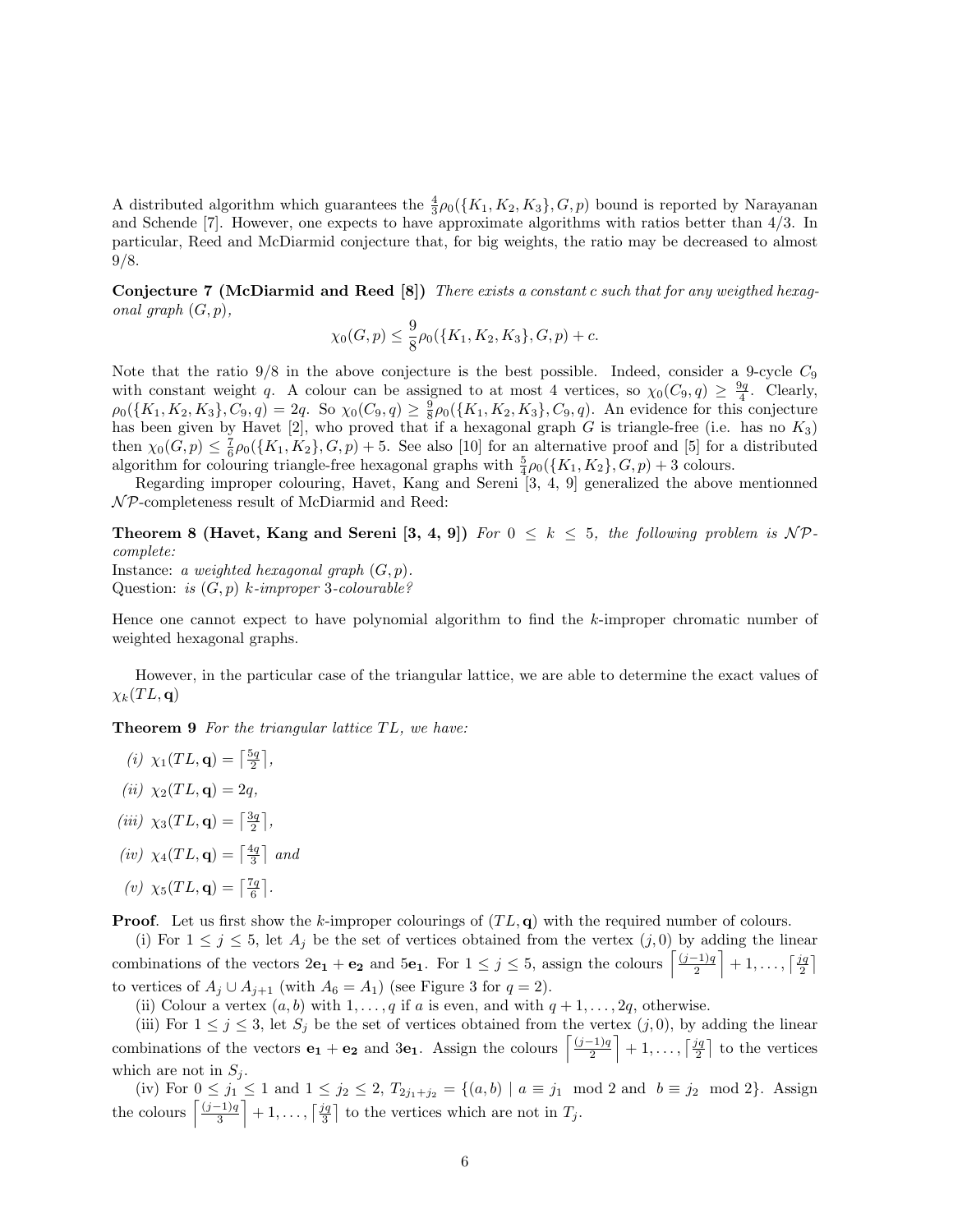

Figure 5: A 1-improper colouring of the triangular lattice.

(v) For  $1 \leq j \leq 7$ , let  $U_j$  be the set of vertices obtained from the vertex  $(j, 0)$  by adding the linear combinations of the vectors  $2\mathbf{e}_1 + \mathbf{e}_2$  and  $7\mathbf{e}_1$ . Assign the colours  $\left[\frac{(j-1)q}{6}\right] + 1, \ldots, \left[\frac{jq}{6}\right]$  to the vertices which are not in  $U_j$ .

Let us now show that these colourings are optimal. For this, let  $C$  be a  $k$ -improper colouring of  $(TL, \mathbf{q})$  with  $\chi_k(TL, \mathbf{q})$  colours and u be a vertex of TL.

Applying Lemma 3 (i) and (ii) to u and its six neighbours, we obtain that  $6\chi_k(TL, \mathbf{q}) \geq (12 - k)q$ . For  $k = 3, 4$  or 5, we have, respectively,  $\chi_3(TL, \mathbf{q}) \ge \frac{3q}{2}$ ,  $\chi_4(TL, \mathbf{q}) \ge \frac{4q}{3}$  and  $\chi_5(TL, \mathbf{q}) \ge \frac{7q}{6}$ .

For  $1 \leq k \leq 2$ , we need an extra argument. Let u and v be two adjacent vertices and t and w their two common neighbours. Set  $f(u, v) = c_{u,t} + c_{u,v} + c_{u,w}$ .

Consider now the ordered pair  $(u, v)$  which minimizes  $f(u, v)$ , i.e.  $f(u, v) = f_{min}$ . Then  $f(v, u) =$  $c_{v,t} + c_{u,v} + c_{v,w}$ , and therefore,  $f(u, v) + f(v, u) = (c_{u,t} + c_{u,v} + c_{v,t}) + (c_{u,w} + c_{u,v} + c_{v,w})$ . By Lemma 3 (iii), we have  $f(u, v) + f(v, u) \ge 6q - 2\chi_k(TL, \mathbf{q}).$ 

Let u' be the vertex symmetrical to u compared to v. By Lemma 3 (i),  $f(v, u) + f(v, u') \leq kq$ , so  $f(v, u') \leq kq - f(v, u) \leq kq - 6q + 2\chi_k(TL, \mathbf{q}) + f_{min}.$ 

For  $k = 1$ , if  $\chi_k(TL, \mathbf{q}) < \frac{5q}{2}$ , we would have  $f(v, u') < f_{min}$ . Similarly, for  $k = 2$ , if  $\chi_k(TL, \mathbf{q}) < 2q$ , we would have  $f(v, u') < f_{min}$ . In both cases, it contradicts the minimality of f in  $(u, v)$ .

We will use these values to provide in Section 5.2, for  $1 \leq k \leq 5$ ,  $\alpha_k$ -approximate polynomial algorithms that compute a k-improper colouring of a weighted hexagonal graph with  $\alpha_1 = 20/11$ ,  $\alpha_2 =$  $12/7, \alpha_3 = 18/13, \alpha_4 = 80/63 \text{ and } \alpha_5 = 41/36.$ 

### 4 General algorithms

If S is a set of vertices of G, we denote by  $G\langle S\rangle$  the subgraph of G induced by the vertices of S.

We extend the weight function to sets of vertices and to subgraphs in the following intuitive way: the *weight of a set of vertices*  $X \subset V(G)$  is  $p(X) = \sum_{x \in X} p(x)$  while the *weight of a subgraph*  $H \subset G$  is  $p(H) = p(V(H)).$ 

In this section, we improve Proposition 1. To do so, instead of considering only  $p_{\text{max}}$ , we consider the number of colours that a vertex and its neighbours may require. As shown by the following proposition, this number may be larger than  $p_{\text{max}}$ . The graph  $K_{1,k+1}$  is the graph with  $k+2$  vertices and  $k+1$  edges linking one vertex, called the *centre* to the  $k + 1$  others, called *spikes*.

**Proposition 10** For every weight function p, 
$$
\chi_k(K_{1,k+1}, p) \ge \frac{1}{k+1} \sum_{v \in V(K_{1,k+1})} p(v) = \frac{p(K_{1,k+1})}{k+1}
$$
.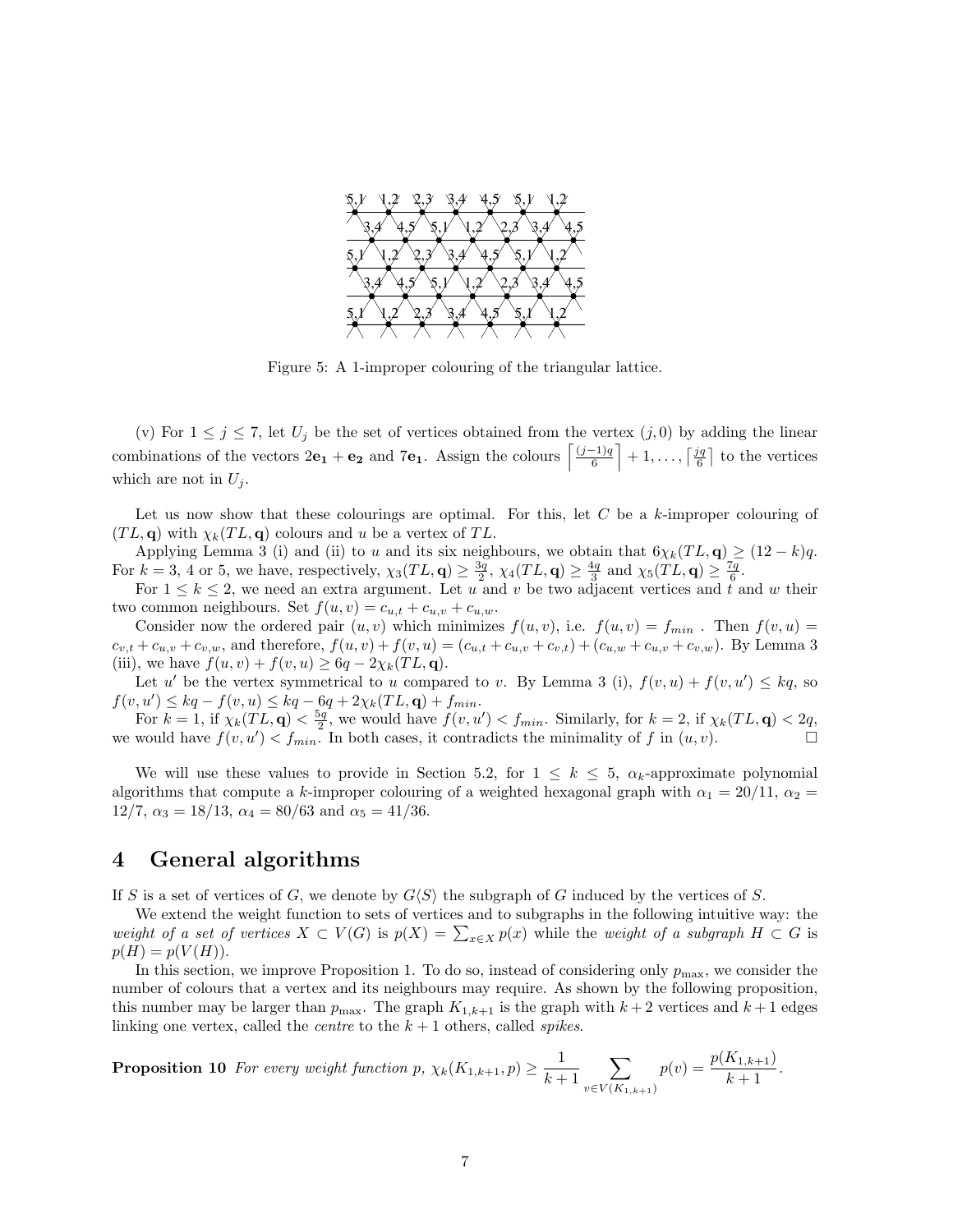**Proof.** Let u be the centre of  $K_{1,k+1}$  and  $v_1, \ldots, v_{k+1}$  its spikes. Consider a k-improper colouring C of  $K_{1,k+1}$ . For  $1 \leq i \leq k+1$ , set  $q(v_i) = |C(v_i) \setminus C(u)|$ . The colouring C uses at least  $M =$  $\max_{1 \leq i \leq k+1} \{q(v_i) + p(u)\} \geq p(u) + \frac{1}{k+1} \sum_{i=1}^{k+1} q(v_i)$  colours. But a colour in  $C(u)$  is assigned to at most k of the spikes because the colouring is k-improper. Thus  $\sum_{i=1}^{k+1} q(v_i) \geq \sum_{i=1}^{k+1} p(v_i) - kp(u)$ . It follows  $M \geq \frac{1}{k+1} \left( p(u) + \sum_{i=1}^{k+1} p(v_i) \right)$ .

We call  $(k + 1)$ -star, or simply *star*, a subgraph of G isomorphic to  $K_{1,k+1}$ .

We set  $\theta_k(G, p) = \max\{p(H)/(k+1) \mid H \text{ is a } (k+1)\text{-star of } G\}$  and  $\omega_k(G, p) = \max\{p_{\max}, \theta_k(G, p)\}.$ According to Proposition 10,  $\omega_k(G, p) \leq \rho_k(\lbrace K_1, K_{1,k+1} \rbrace, G, p) \leq \chi_k(G, p)$ .

The idea of our general algorithm is to, step by step, decrease  $\omega_k(G, p)$  by priorizing the colouring of the vertices with *high* weights, which directly affect this parameter. Once fixed a k-improper colouring C of  $(G, q)$  with r colours, at each round of the algorithm, C is repeated several times, spending so, at each round, a multiple of  $r$  new colours, in order to assign packets of  $q$  colours to these heavy vertices. Also, the colouring of the vertices with *small* weights is postponed, in such way that, at the last step, the number of colours required to finish the  $k$ -improper colouring of  $G$  is under control. The next theorem gives this general algorithm.

Theorem 11 *Let* G *be a graph with bounded degree* ∆ *fixed. Let* C *be a* k*-improper colouring* C *of*  $(G, \mathbf{q})$  with r colours, for some integer q. Let  $a_k(r,q) = (k+1)r - q$ ,  $\alpha_k(r,q) = \frac{a_k(r,q).r+rq}{a_k(r,q).q+rq} = \frac{(k+1)r^2}{(k+2)rq - q}$  $\frac{(k+1)r}{(k+2)rq-q^2}$  $\gamma_k(r,q) = \max\{(k+2)(rq-1), (k+1)rq + kq^2, a_k(r,q)q + rq\}$  and  $\beta_k(r,q) = r\left[\frac{\gamma_k(r,q)}{q}\right]$ .

*There is a polynomial algorithm which returns a k-improper colouring of*  $(G, p)$  *with at most*  $\alpha_k(r, q) \times$  $\omega_k(G, p) + \beta_k(r, q)$  *colours.* 

*In particular, if*  $\chi_k(G, \mathbf{q}) \leq r$ *, then*  $\chi_k(G, p) \leq \alpha_k(r, q) \times \omega_k(G, p) + \beta_k(r, q)$ *.* 

**Proof.** To make the proof more readable, we omit the parameters  $k, q$  and r which are fixed. So  $a = a_k(r, q)$ ,  $\alpha = \alpha_k(r, q)$ ,  $\gamma = \gamma_k(r, q)$ ,  $\beta = \beta_k(r, q)$  and  $\omega(G, p) = \omega_k(G, p)$ . Consider the following algorithm :

**Algorithm 1** 0. Initialisation:  $(G^0, p^0) := (G, p), S := \emptyset$  and  $i = 0$ .

- 1. Add the vertices of low weight to  $S$  that will be treated at the end (Step 3):  $S^i := \{v \in V(G) \mid p^i(v) \leq \gamma\},\ S := S \cup S^i \text{ and for all } v \in S^i,\ s(v) := p^i(v). \ G^{i+1} := G^i - S^i.$
- 2. If  $G^{i+1}$  is not empty:
	- 2.1. Give to each vertex v of  $G^{i+1}$  a certain number  $n^i(v)$  of colours among a set of  $ar +rq$  colours, in such a way that  $\omega(G^{i+1}, p^i - n^i) \leq \omega(G^i, p^i) - (aq + rq)$ .
	- 2.2. Set  $p^{i+1} := p^i n^i$  and  $i := i + 1$  and go to Step 1.
- 3. Colour  $(G\langle S\rangle, s)$  with  $\beta$  colours. This is possible by Proposition 1 using  $\left\lceil \frac{\gamma}{q} \right\rceil$  times the colouring C, since  $s_{\text{max}} \leq \gamma$ .

At each Step 2,  $ar + rq$  colours are used and  $\omega(G^i, p^i)$  decreases by at least  $aq + rq$ . So after  $m = \lfloor \frac{\omega(G,p)}{aa+ra} \rfloor$  $\frac{\omega(G,p)}{aq+rq}$  steps, the remaining  $\omega(G^m, p^m)$  is at most  $aq+rq \leq \gamma$  (by the choice of  $\gamma$ ). Therefore, Algorithm 1 yields a k-improper colouring of  $(G, p)$  with at most  $\alpha \omega(G, p) + \beta$  colours and the theorem will be proved if we can perform step 2.1 as indicated.

Let us now describe precisely Step 2.1. Set  $\omega^i = \omega_k(G^i, p^i)$ . We distinguish several kinds of vertices depending on their own weight and the one of their neighbours. A *big vertex* is a vertex such that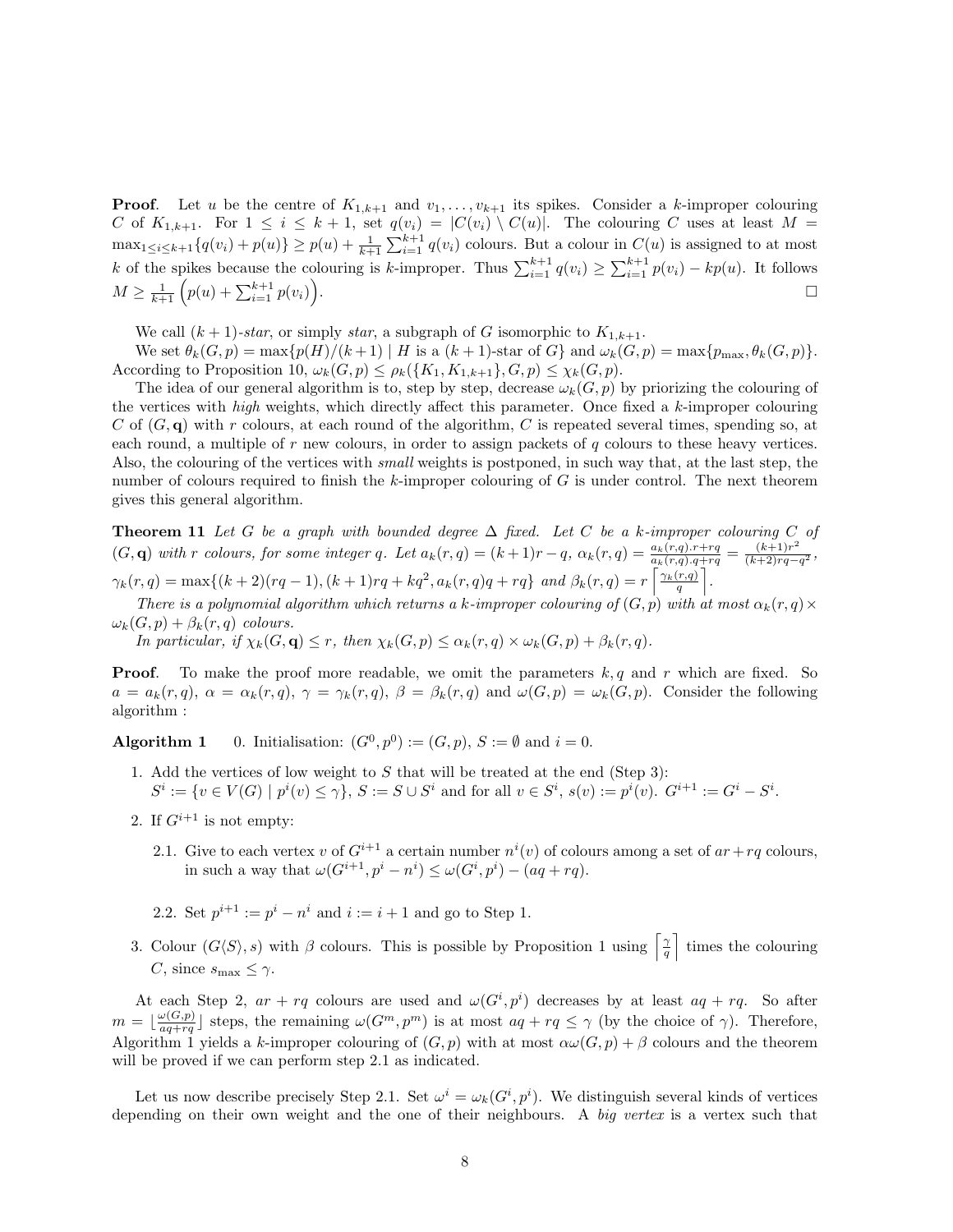$p^{i}(v) > \omega^{i} - rq$ . A *small vertex* is a non-big vertex. Moreover, a small vertex is *goofy* if it is adjacent to a big vertex, and *regular*, otherwise.

At each step 2.1, we first use a times the colouring  $C$ : with ar colours, each vertex receives ag of them. Then we use  $rq$  additional colours in the following way: we assign all of them to the big vertices, and we use q times colouring C on the graph induced by the regular vertices. As a result, each big vertex receives  $rq$  additional colours and each regular vertex receives  $q^2$  ones. Hence  $n^i(v) = aq + rq$  if v is big,  $n^{i}(v) = aq + q^{2}$  if v is regular, and  $n^{i}(v) = aq$ , if v is goofy.

Let us first check that this colouring is  $k$ -improper.

Suppose by way of contradiction that it is not  $k$ -improper. The only possibility is that some additional colour has been assigned to a vertex v and  $k+1$  of its neighbours since otherwise we were using C which is k-improper. Hence v is the centre of a star H whose vertices are all big. Then  $p^{i}(H) \geq (k+2)(\omega^{i}-rq+1)$  $(k+1)\omega^{i} + \omega^{i} - (k+2)(rq-1)$ . But, since  $G^{i+1}$  is not empty,  $\omega^{i} \ge p_{\max}^{i} > \gamma \ge (k+2)(rq-1)$ . So  $p^{i}(H) > (k+1)\omega^{i}$  which contradicts the definition of  $\omega^{i}$ .

Let us now check that  $\omega^{i+1} \leq \omega^i - (aq + rq)$ .

For a vertex  $v, p^{i+1}(v) \leq p^{i}(v) - n^{i}(v)$ . If v is big  $n^{i}(v) = aq + rq$  and, if v is small,  $n^{i}(v) \geq aq$  and  $p^{i}(v) \leq \omega^{i} - rq$ . In both cases,  $p^{i+1}(v) \leq \omega^{i} - (aq + rq)$ .<br>So  $p_{\text{max}}^{i+1} \leq \omega^{i} - (aq + rq)$ .

So 
$$
p_{\text{max}}^{i+1} \leq \omega^i - (aq + rq)
$$
.

Consider now a star H of  $G^{i+1}$ . It is *big* if  $p^{i}(H) \geq (k+1)\omega^{i} - q^{2}$ .

Claim 1 *A big star* H *has a vertex which is not goofy.*

**Proof.** By the contrapositive. Let  $H$  be a star whose vertices are all goofy. Let  $u$  be its centre and  $v_1, \ldots, v_{k+1}$  its spikes with  $p^i(v_1) \geq \cdots \geq p^i(v_{k+1})$ .

There exists a big vertex  $v_0$  adjacent to u. The vertex  $v_0$  is not one of the  $v_i$ , because all of them are small. Let H' be the star with centre u and spikes  $v_0, \ldots, v_k$ . Set  $S = \sum_{j=1}^k p^i(v_j)$ . We have  $p^{i}(H') = p^{i}(u) + S + p^{i}(v_0) \leq (k+1)\omega^{i}$  and  $p^{i}(v_0) > \omega^{i} - rq$ . Hence  $S < k\omega^{i} + rq - p^{i}(u)$ . But  $p^{i}(v_{k+1}) \leq \frac{S}{k}$ , so  $p^{i}(v_{k+1}) < \omega^{i} + \frac{rq}{k} - \frac{p^{i}(u)}{k}$  $\frac{(u)}{k}$ .

Observe that  $p^{i}(H) = p^{i}(u) + \ddot{S} + p^{i}(\ddot{v}_{k+1})$  and so, by consequence of the above inequalities,  $p^{i}(H)$  <  $(k+1)\omega^i +rq(\frac{k+1}{k}) - \frac{p^i(u)}{k}$  $\frac{(u)}{k}$ . As  $u \in G^{i+1}$ , we have  $p^{i}(u) > \gamma \ge (k+1)rq + kq^{2}$ , thus  $p^{i}(H) < (k+1)\omega^{i} - q^{2}$ . Hence  $H$  is not big.

Each vertex of H receives at least aq colours. Hence if H is not big,  $p^{i+1}(H) \leq p^{i}(H) - (k+2)aq \leq$  $(k+1)\omega^i - q^2 - (k+2)aq$ . If H is big, at least one vertex of H is not goofy and so receives at least  $aq + q^2$ colours. Thus in both cases

$$
p^{i+1}(H) \le (k+1)\omega^i - (k+2)aq - q^2 \le (k+1)(\omega^i - (aq + rq)),
$$

because  $a = (k + 1)r - q$ .

Thus  $\theta_k(G^{i+1}, p^{i+1}) \leq \omega^i - (aq + rq)$ . Hence, since  $p_{\text{max}}^{i+1} \leq \omega^i - (aq + rq)$ , we get  $\omega^{i+1} \leq \omega^i - (aq + rq)$ .

Algorithm 1 requires to compute the value of  $\omega_k(G, p)$ . Since there are at most  $n \binom{\Delta}{k+1} k + 1$ -stars in a graph on *n* vertices with maximum degree  $\Delta$ , it can be done in  $O(n \binom{\Delta}{k+1})$  operations.

For 1-improper colouring, changing slightly the parameters of Algorithm 1 yields a better approximation ratio. Replacing  $\beta_1(r,q)$  by a slightly higher value  $\beta'_1(r,q)$  allows us to replace  $a_1(r,q)$  by a smaller value  $a'_1(r,q)$  which yields a better approximation ratio  $\alpha'_1(r,q) = \frac{a'_1(r,q).r+rq}{a'_1(r,q).q+rq}$  $\frac{a_1(r,q), r+rq}{a'_1(r,q), q+rq}.$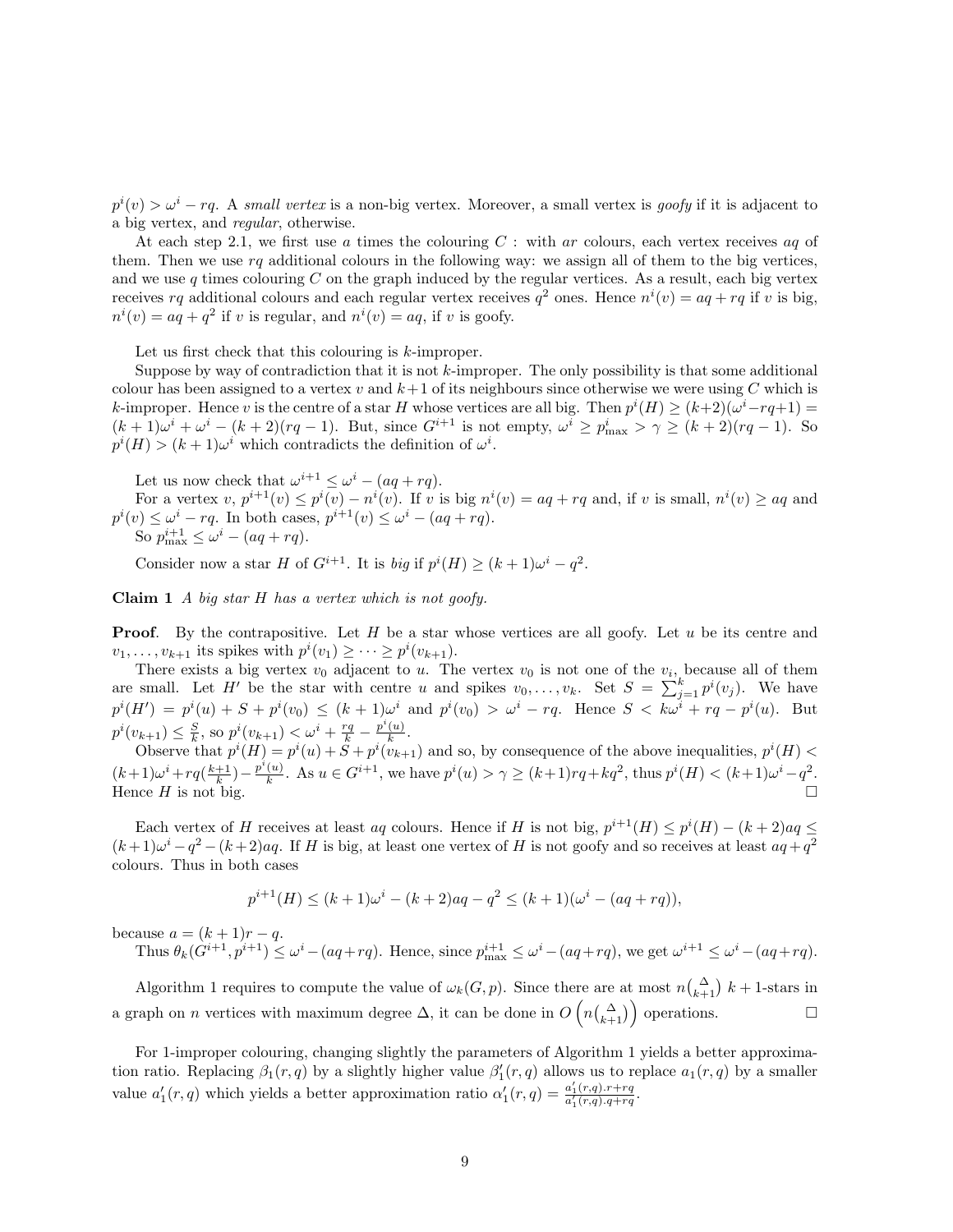**Theorem 12** Let r and q be two integers. Set  $a'_1(r,q) = 2r - 2q$  if  $r \ge 2q$ ,  $a'_1(r,q) = r$  if  $r \le 2q$ ,  $\alpha'_1(r,q) = \frac{a'_1(r,q).r+rq}{a'_1(r,q).q+rq}$  $\frac{a_1(r,q).r+rq}{a'_1(r,q).q+rq}$ ,  $\gamma'_1(r,q) = 3rq$  and  $\beta'_1(r,q) = 3r^2$ . There is a polynomial algorithm that, given a *weighted graph* G *and a* 1*-improper colouring* C *of* (G, q) *with* r *colours, produces a* 1*-improper colouring of*  $(G, p)$  *with at most*  $\alpha'_1(r, q) \times \omega_1(G, p) + \beta'_1(r, q)$  *colours.* 

*In particular, if*  $\chi_1(G, \mathbf{q}) \leq r$ *, then*  $\chi_1(G, p) \leq \alpha'_1(r, q) \times \omega_1(G, p) + \beta'_1(r, q)$ *.* 

**Proof.** We use Algorithm 1 with  $\beta = \beta'_1(r, q)$ ,  $a = a'_1(r, q)$ ,  $\alpha = \alpha'_1(r, q)$  and  $\gamma = \gamma'_1(r, q)$ .

Note that  $\gamma \ge 3rq$  implies  $\gamma \ge aq + rq$  as  $aq + rq = 3rq - 2q^2$  if  $r \ge 2q$  and  $aq + rq = 2rq$  if  $r \le 2q$ . The beginning of the proof is the same as that of Theorem 11. Note that the condition needed for the k-improper property is  $\gamma \geq 3(rq-1)$  which is satisfied. Like in Theorem 11, we have  $p_{\max}^{i+1} \leq \omega^i - (aq + rq)$ . (recall that  $\omega^i = \omega_1(G^i, p^i)$ ). So in order to show that  $\omega^{i+1} \leq \omega^i - (aq + rq)$ , it remains to show that  $\theta_k(G^{i+1}, p^{i+1}) \le \omega^i - (aq + rq)$ , that is for any 2-star H of  $G^{i+1}$ ,  $\rho^{i+1}(H) \le 2(\omega^i - (aq + rq))$ .

For that let us redefine a *big star* in  $G^i$  as a 2-star such that  $p^i(H) > 2\omega^i - 2rq + aq$ .

Claim 2 *A big star contains either a big vertex or two regular vertices.*

**Proof.** Suppose H is a 2-star with centre u and spikes  $v_1$  and  $v_2$ . Assume, moreover, that two of these vertices are goofy and none is big. W.l.o.g. there is a big vertex  $b_1$  adjacent to  $v_1$  and a big vertex  $b_2$ adjacent to u or  $v_2$ . As  $b_1$ ,  $v_1$  and u form a 2-star, by the definition of  $\omega^i$ ,  $p^i(b_1) + p^i(v_1) + p^i(u) \leq 2\omega^i$ . Similarly,  $p^{i}(b_2)+p^{i}(u)+p^{i}(v_2) \leq 2\omega^i$ . Summing these two inequalities, we obtain  $p^{i}(v_1)+p^{i}(u)+p^{i}(v_2) \leq$  $4\omega^i - p^i(b_1) - p^i(b_2) - p^i(u) \leq 2\omega^i - p^i(u) + 2rq - 2$ . Since u is in  $G^{i+1}$ ,  $p^i(u) \geq \gamma \geq 4rq - aq - 1$  because  $4rq - aq = 2rq + 2q^2 \leq 3rq$  if  $r \geq 2q$ , and  $4rq - aq = 3rq$  if  $r \leq 2q$ . So  $p^i(H) \leq 2\omega^i - 2rq + aq$ .

Each vertex receives at least aq colours. Hence, if H is not big, then  $p^{i+1}(H) \leq p^{i}(H) - 3aq \leq$  $2\omega^i-2rq-2aq$ 

Suppose now that  $H$  is big. Then, by Claim 2,  $H$  contains a big vertex or two regular ones. Hence  $p^{i+1}(H) \leq p^{i}(H) - 3aq - \min\{rq, 2q^2\}.$  By our choice of a, we get  $p^{i+1}(H) \leq 2(\omega^i - (aq + rq))$ .

When  $\Delta(G) = k + 1$ , one can also get a better approximation ratio. To do so, we need to change the parameters  $a_k(r, q)$ ,  $\alpha_k(r, q)$  and  $\beta_k(r, q)$  but also to modify slightly Step 2.1 of Algorithm 1. We take advantage of the condition  $\Delta(G) = k + 1$  to more precisely allow the rq additional colours.

**Theorem 13** Let r and q be two integers. Set  $a''_k(r,q) = (k+1)r - 2q$  if  $r \geq 2q$ , and  $a''_k(r,q) = kr$ *if*  $r \leq 2q$ *, and*  $\alpha''_k(r,q) = \frac{a''_k(r,q) \cdot r + rq}{a''_k(r,q) \cdot q + rq}$  $\frac{a_k(r,q).r+rq}{a''_k(r,q).q+rq}, \gamma''_k(r,q) = \max\{(k+2)(rq-1), a''_k(r,q)q+rq\}$  and  $\beta''_k(r,q) =$  $r\left[\frac{\gamma''(r,q)}{q}\right]$  $\left\lceil \frac{r,q}{q} \right\rceil$ . There exists a polynomial algorithm that given a graph G with maximum degree  $k+1$  and a k*-improper colouring* C *of* (G, q) *with* r *colours, produces a* k*-improper colouring of* (G, p) *with at most*  $\alpha_k''(r,q) \times \omega_k(G,p) + \beta_k''(r,q)$  colours.

 $\mathcal{L}(K, q) \times \omega_k(\mathcal{G}, p) + \mathcal{P}_k(\mathcal{G}, q) \leq r$ , then  $\chi_k(G, p) \leq \alpha''_k(r, q) \times \omega_k(G, p) + \beta''_k(r, q)$ .<br>In particular, if  $\chi_k(G, q) \leq r$ , then  $\chi_k(G, p) \leq \alpha''_k(r, q)$ .

**Proof.** We use an algorithm globally identical to Algorithm 1 with  $\beta = \beta_k''(r, q)$ ,  $a = a_1''(r, q)$ ,  $\gamma = \gamma_k''(r, q)$ and  $\alpha = \alpha''_1(r, q)$  in place of  $\beta_k(r, q)$ ,  $a_k(r, q)$  and  $\alpha_k(r, q)$  respectively.

Only Step 2.1 is slightly modified in the following way.

As before  $\omega^i = \omega_k(G^i, p^i)$ . *Big, small, goofy* and *regular* vertices are defined as in the proof of Theorem 11. A regular vertex is *isolated* if it is adjacent to no regular vertex.

As in the proof of Theorem 11, at each Step 2.1, we first use a times the colouring  $C$ : with ar colours, each vertex receives  $aq$  of them. But the  $rq$  additional colours are assigned in a slightly different way: we give all of them to the big and isolated regular vertices, and we use  $q$  times colouring  $C$  on the non-isolated regular vertices, so that each them get  $q^2$  additional colours. Hence  $n^i(v) = aq + rq$  if v is big or isolated regular,  $n^i(v) = aq + q^2$  if v is non-isolated regular, and  $n^i(v) = aq$  if v is goofy.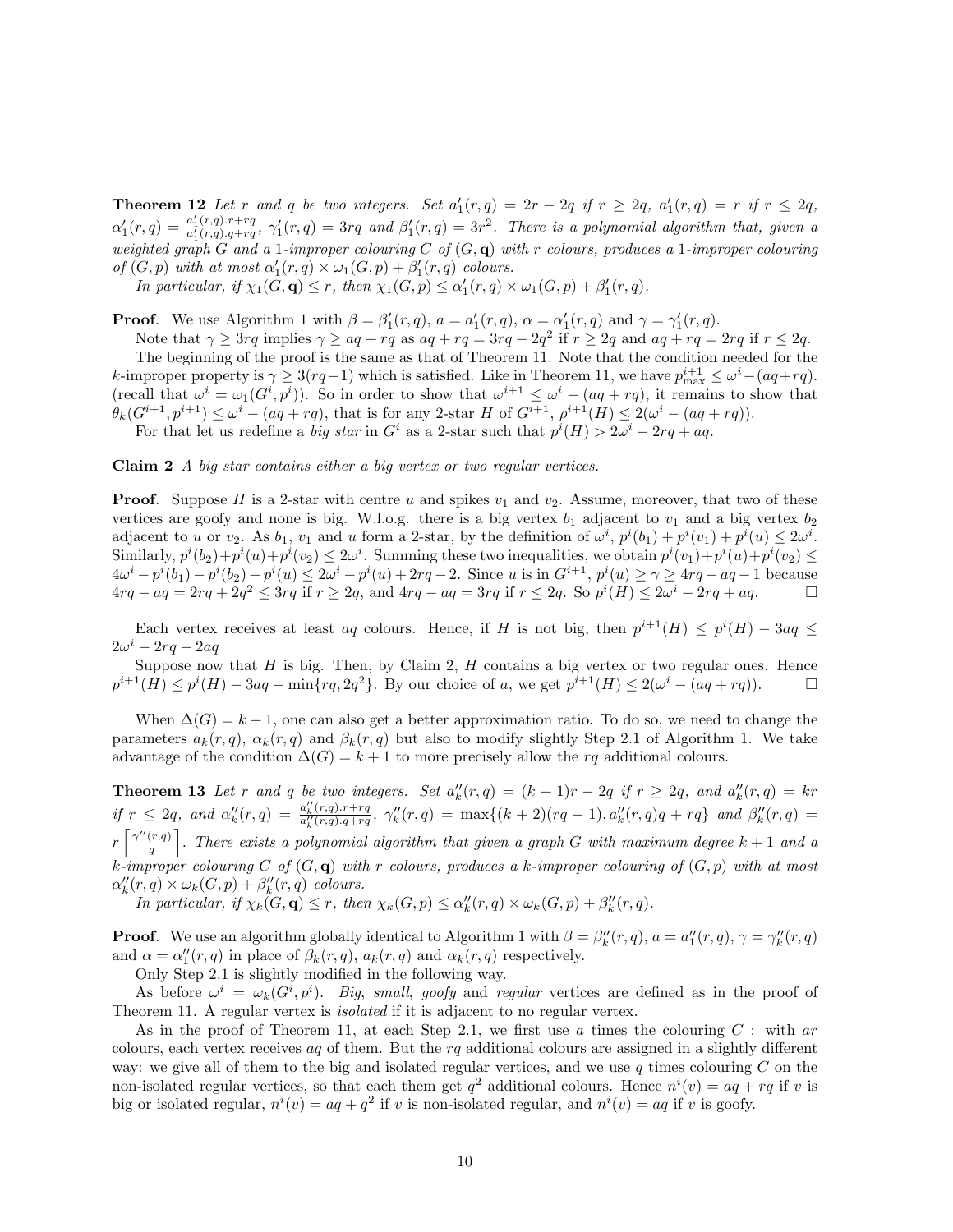One shows that the obtained colouring is k-improper in the same way as in the proof of Theorem 11. We need to check that for each  $i, \omega^{i+1} \leq \omega^i - (aq + rq)$ .

Identically to the proof of Theorem 11, as  $\gamma \ge (k+2)(rq-1)$ , one shows that  $p_{\text{max}}^{i+1} \le \omega^i - (aq + rq)$ .

Claim 3 *A star* H *contains a big vertex or an isolated regular vertex* x *or two non-isolated regular vertices.*

**Proof.** Let u be the centre of H and  $v_1, \ldots, v_{k+1}$  its spikes. Since G has maximum degree  $k+1$  the only neighbours of u are the  $v_i$ 's. Hence, if no vertex of H is big, then u is regular. Moreover, if u is not isolated, one of the  $v_i$ 's is also regular.

Consider a star H of  $G^{i+1}$ . Observe that each vertex of H receives at least aq colours. Moreover, by Claim 3, H contains a vertex that receives at least  $aq + rq$  colours or two vertices receiving at least  $aq + q^2$  colours each. Consequently,  $p^{i+1}(H) \leq p^{i}(H) - (k+2)qa - \min\{rq, 2q^2\}$ . By our choice of a, we get  $p^{i+1}(H) \le (k+1)(\omega^i - (aq + rq)).$ 

Thus  $\theta_k(G^{i+1}, p^{i+1}) \leq \omega^i - aq - rq$ , and so  $\omega^{i+1} \leq \omega^i - aq - rq$ .

### 5 Applications to grid graphs and hexagonal graphs

#### 5.1 Grid graphs

We now apply Theorems 11, 12 and 13 to grid graphs, by using the values  $\chi_k(GL, \mathbf{q})$  determined in Theorem 4.

**Theorem 14** For  $1 \leq k \leq 3$ , there are  $\alpha_k$ -approximate algorithms for finding a k-improper colouring of *a* weighted grid graph, where  $\alpha_1 = \frac{3}{2}$ ,  $\alpha_2 = \frac{27}{20}$ , and  $\alpha_3 = \frac{19}{16}$ .

**Proof.** Theorems 12 and 4 give the result for  $k = 1$ . Theorems 11 and 4 give the result for  $k = 2$ . Theorems 13 and 4 give the result for  $k = 3$ .

The following theorem improves the last result for 1-improper colouring of weighted grid graphs:

**Theorem 15** *There is a*  $\frac{13}{9}$ -approximate algorithm for finding a 1-improper colouring of weighted grid *graph.*

Proof. The general idea of the algorithm is still similar, but this time we take advantage of the position of big vertices and quasi-big vertices (a new type of vertex to be described) to 1-improper colour the grid graph (cf Claim 4).

**Algorithm 2** 0. Initialisation:  $(G^0, p^0) := (G, p), S := \emptyset$  and  $i = 0$ .

- 1. Add the vertices of low weight to  $S$  that will be treated at the end (Step 3):  $S^i := \{v \in V(G) \mid p^i(v) < p_{\text{inf}}\}\$  with  $p_{\text{inf}} = 133, S := S \cup S^i$  and for all  $v \in S^i$ ,  $s(v) := p^i(v)$ .  $G^{i+1} := G^i - S^i.$
- 2. If  $G^{i+1}$  is not empty:
	- 2.1. Give to each vertex v of  $G^{i+1}$  a certain number  $n^i(v)$  of colours among a set of 156 colours, in such a way that  $\omega_k(G^{i+1}, p^i - n^i) \leq \omega_k(G^i, p^i) - 108$ .
	- 2.2. Set  $p^{i+1} := p^i n^i$  and  $i := i + 1$ , and go to Step 1.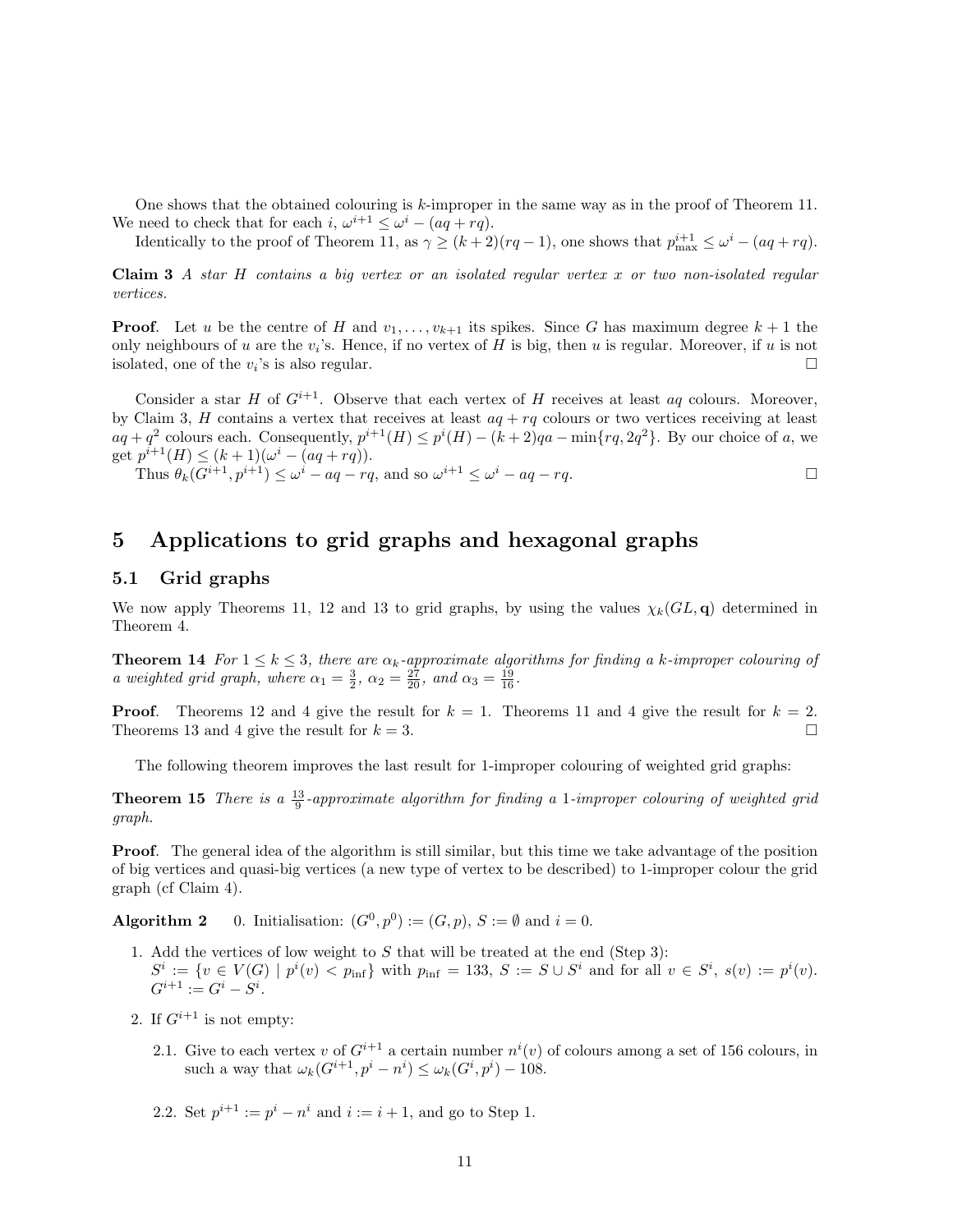3. Colour  $(G\langle S\rangle, s)$  with 264 colours. It is possible as  $s_{\text{max}} \le p_{\text{inf}} - 1 = 132$  and  $\chi_1(GL, q) = 2q$ .

Algorithm 2 yields a 1-improper colouring of  $(G, p)$  with at most  $\frac{156}{108}\omega_k(G, p) + 264$  colours.

Here again we set  $\omega^i = \omega_1(G^i, p^i)$ . Let us now describe precisely how to perform Step 2.1. A *big vertex* is a vertex such that  $p^{i}(v) > \omega^{i} - d_1$  with  $d_1 = 24$ . A *small vertex* v is a non-big vertex. It is *goofy* if it is adjacent to a big vertex (we note  $Goof$  the set of goofy vertices), it is quasi-big if  $p^{i}(v) > \omega^{i} - d_2$ with  $d_2 = 67$ , and it is *regular*, otherwise. A 2-star is *big* if its weight is bigger than  $2\omega^i - d_3$  with  $d_3 = 45$ .

Claim 4 Let u and v be two vertices which are big or quasi-big in  $G<sup>i</sup>$ . In  $G<sup>i+1</sup>$ , they are at distance at *least* 3 *or form a connected component.*

**Proof.** Suppose that u and v are at distance at most 2. If they do not form a connected component in  $G^{i+1}$ , there is a vertex  $w \in V(G^{i+1})$  such that the subgraph induced by u, v and w is a 2-star. Hence  $p^{i}(u) + p^{i}(v) + p^{i}(w) \leq 2\omega^{i}$ . But  $p^{i}(u) + p^{i}(v) + p^{i}(w) > 2\omega^{i} - 2d_{2} + 1 + p_{\text{inf}} = 2\omega^{i}$ , a contradiction. Thus u and v form a connected component.  $\Box$ 

Set  $a = 48$ ,  $b = 6$  and  $c = 3$ . At each step 2.1, we give all the  $2a + 8b + 4c$  colours to the vertices in the connected components of order 2.

For the vertices not in such small components, we use three different colourings. The two first are based on the following eight sets of vertices:

- $U_1 = \{(0,0) + 2i\mathbf{f_1} + i'(\mathbf{f_1} 2\mathbf{f_2}), (0,1) + 2i\mathbf{f_1} + i'(\mathbf{f_1} 2\mathbf{f_2})\},\$
- $U_2 = \{(1,0) + 2i\mathbf{f_1} + i'(\mathbf{f_1} 2\mathbf{f_2}), (1,1) + 2i\mathbf{f_1} + i'(\mathbf{f_1} 2\mathbf{f_2})\},\$
- $U_3 = \{(0,1) + 2i\mathbf{f_1} + i'(\mathbf{f_1} 2\mathbf{f_2}), (0,2) + 2i\mathbf{f_1} + i'(\mathbf{f_1} 2\mathbf{f_2})\},\$
- $U_4 = \{(1,1) + 2i\mathbf{f_1} + i'(\mathbf{f_1} 2\mathbf{f_2}), (1,2) + 2i\mathbf{f_1} + i'(\mathbf{f_1} 2\mathbf{f_2})\},\$
- $U_5 = \{(0,0) + 2i\mathbf{f_2} + i'(2\mathbf{f_1} \mathbf{f_2}), (1,0) + 2i\mathbf{f_2} + i'(2\mathbf{f_1} \mathbf{f_2})\},\$
- $U_6 = \{(0,1) + 2i\mathbf{f_2} + i'(2\mathbf{f_1} \mathbf{f_2}), (1,1) + 2i\mathbf{f_2} + i'(2\mathbf{f_1} \mathbf{f_2})\},\$
- $U_7 = \{(1,0) + 2i\mathbf{f_2} + i'(2\mathbf{f_1} \mathbf{f_2}), (2,0) + 2i\mathbf{f_2} + i'(2\mathbf{f_1} \mathbf{f_2})\},\$
- $U_8 = \{(1,1) + 2i\mathbf{f_2} + i'(2\mathbf{f_1} \mathbf{f_2}), (2,1) + 2i\mathbf{f_2} + i'(2\mathbf{f_1} \mathbf{f_2})\}.$

We first assign 2a colours such that each vertex of  $U_1$  receive a colours and each vertex of  $U_2$  receives a other colours. Since  $U_1$  and  $U_2$  form a partition of V, each vertex receives a colours, and since  $G\langle U_1 \rangle$ and  $G\langle U_2\rangle$  have maximum degree 1, the colouring we obtain is 1-improper.

Then we use 8b colours denoted by  $(i, j)$ ,  $1 \le i \le b$ ,  $1 \le j \le 8$ . We give all these colours to the big vertices. Then, for  $1 \leq j \leq 8$ , we give to each small vertex of  $U_j \setminus Goof$  the colours  $(i, j), 1 \leq i \leq b$ . A vertex appears in four of the  $U_j$ , so each non-goofy vertex receives 4b colours. Finally, by Claim 4, a goofy vertex u has a unique big neigbour v. Thus, there is an integer j such that both u and v are in  $U_j$ . We assign to u the colours  $(i, j)$ ,  $1 \leq i \leq b$ . Doing so, each goofy vertex receives b colours.

Finally, we use four sets of c colours  $A_t$ ,  $A_d$ ,  $A_l$  and  $A_r$ . Each big or quasi-big vertex receives the colours of all these sets and each top (resp. down, left, right) neighbour receives the colours of  $A_t$  (resp.  $A_d$ ,  $A_l$  and  $A_r$ ). This is 1-improper, by Claim 4.

Let us now check that  $\omega^{i+1} \leq \omega^i - 108$ . Let v be a vertex. If it is big then  $n^i(v) = a + 8b + 4c$ ; if it is quasi-big, then  $n^{i}(v) = a + 4b + 4c$ ; if it is goofy, then  $n^{i}(v) = a + b + c$ ; if it is regular, then  $n^{i}(v) \ge a + 4b$ , and if, in addition, it is adjacent to a quasi-big vertex, then  $n^{i}(v) \ge a + 4b + c$ . Hence, by our choice of  $a, b, c, d_1$  and  $d_2$ , we have

$$
p_{\max}^{i+1} \le \omega^i - \min\{a + 8b + 4c, d_1 + a + 4b + 4c, d_2 + a + b + c, d_2 + a + 4b\} \le p_{\max}^i - 108. \tag{1}
$$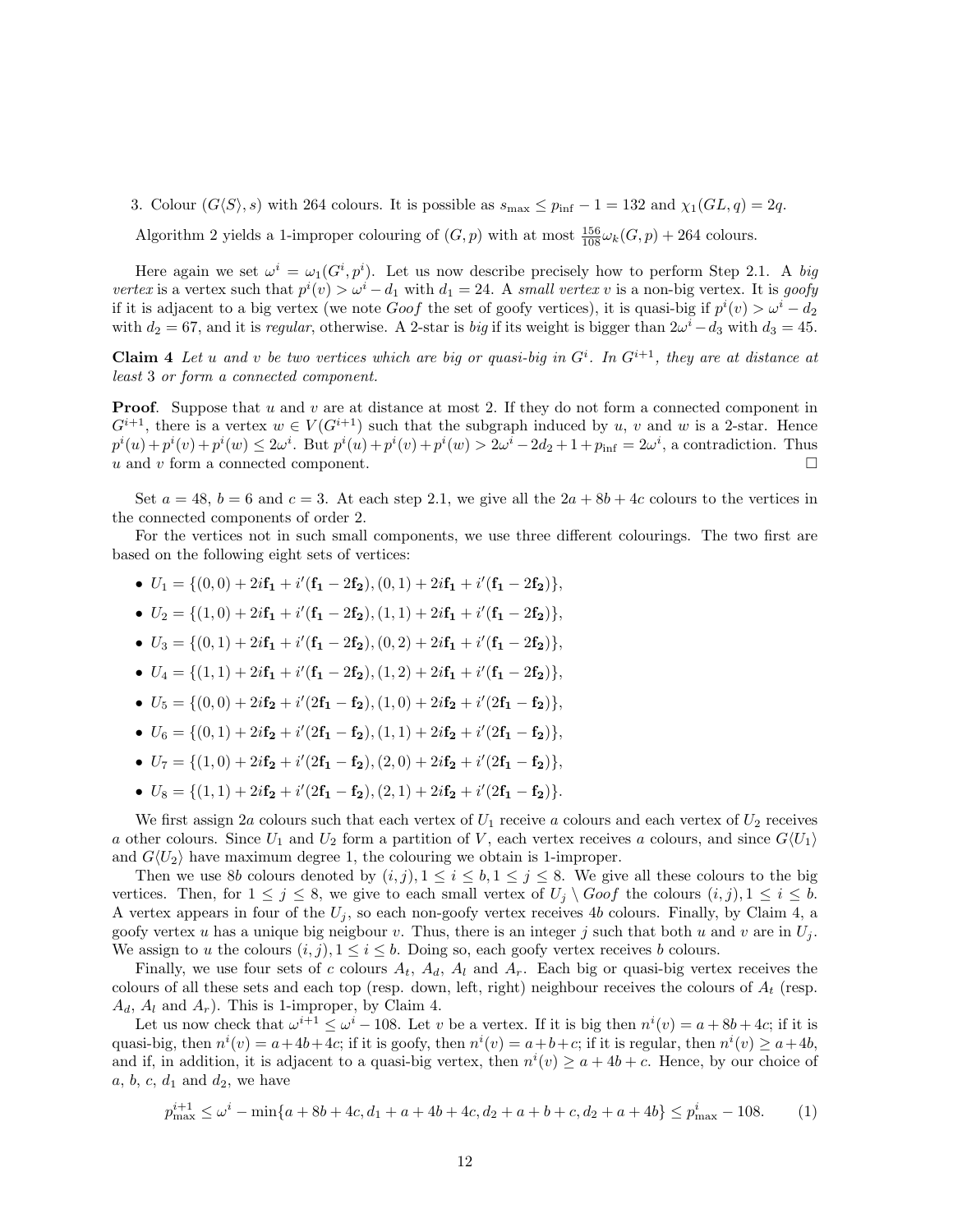

Figure 6: The sets  $U_i$ ,  $1 \leq i \leq 8$ . In each figure, the bold vertices are those of  $U_i$  and the bottom left vertex is  $(0, 0)$ .

**Claim 5** Let H be a big 2-star in  $(G^{i+1}, p^i)$ . Then, the following hold:

- *(i) if the centre of* H *is goofy, then* H *has a big vertex;*
- *(ii) if* H *has two goofy vertices, then the third one is big;*
- *(iii) if* H *has a goofy vertex, then it has a big or quasi-big vertex.*

**Proof.** Let u be the centre of H and  $v_1$  and  $v_2$  its spikes.

(i) Suppose that u is goofy. Let w be its big neighbour. Suppose for a contradiction that  $w \notin \{v_1, v_2\}$ . Considering the two 2-stars with vertex sets  $\{w, u, v_1\}$  and  $\{w, u, v_2\}$ , we obtain that  $p^{i}(v_1) + p^{i}(u) \leq$  $2\omega^i - p^i(w) \leq \omega^i + d_1 - 1$  and  $p^i(v_2) + p^i(u) \leq 2\omega^i - p^i(w) \leq \omega^i + d_1 - 1$ . Hence  $2\omega^i + 2d_1 - 2 \geq$  $p^{i}(v_1) + p^{i}(v_2) + 2p^{i}(u) \geq p^{i}(u) + p^{i}(H) \geq p^{i}(u) + 2\omega^{i} - d_3 + 1$ , and so  $p^{i}(u) \leq 2d_1 + d_3 - 3$ . But then u is in  $S^i$ , which is a contradiction.

(ii) Suppose, by way of contradiction, that H has two goofy vertices and no big vertex. By (i),  $v_1$ and  $v_2$  are the goofy vertices. Let  $w_1$  (resp.  $w_2$ ) be the big neighbour of  $v_1$  (resp.  $v_2$ ). (We may have  $w_1 = w_2$ ). As in (i), considering the two 2-stars with vertex sets  $\{w_1, v_1, u\}$  and  $\{w_2, v_2, u\}$ , we obtain  $p^{i}(v_1) + p^{i}(u) \leq \omega^{i} + d_1 - 1$  and  $p^{i}(v_2) + p^{i}(u) \leq \omega^{i} + d_1 - 1$ . These inequalities yield the contradiction as in (i).

(iii) If u is goofy, then H has a big vertex by (i). Suppose now that one spike of H, say  $v_1$ , is goofy. Let w be the big neighbour of  $v_1$ . If  $w = u$ , we have the result. Assume now that  $w \neq u$ . Considering the 2-star induced by  $\{w, v_1, u\}$ , we obtain  $p^i(v_1) + p^i(u) \leq \omega^i + d_1 - 1$ . Since H is big,  $p^{i}(v_1) + p^{i}(u) + p^{i}(v_2) \ge 2\omega^{i} - d_3 + 1$ . So  $p^{i}(v_2) \ge \omega^{i} - d_1 - d_3 + 2$ , that is,  $v_2$  is quasi-big.

Let H be a 2-star. If it is not big, its weight decreases by at least  $3a + 3b + 3c$ . Hence

$$
p^{i+1}(H) \le 2\omega^i - 45 - (3a + 3b + 3c) = 2w^i - 216\tag{2}
$$

If  $H$  is big, then by Claim 5, it has either three non-goofy vertices, in which case its weight decreases by at least  $3a + 12b$ , or one big vertex and two goofy vertices, in which case its weight decreases by  $3a + 10b + 6c$ , or one big vertex, one regular vertex and one goofy vertex, in which case its weight decreases by  $3a + 13b + 5c$ , or one quasi-big vertex, one regular vertex adjacent to this quasi-big vertex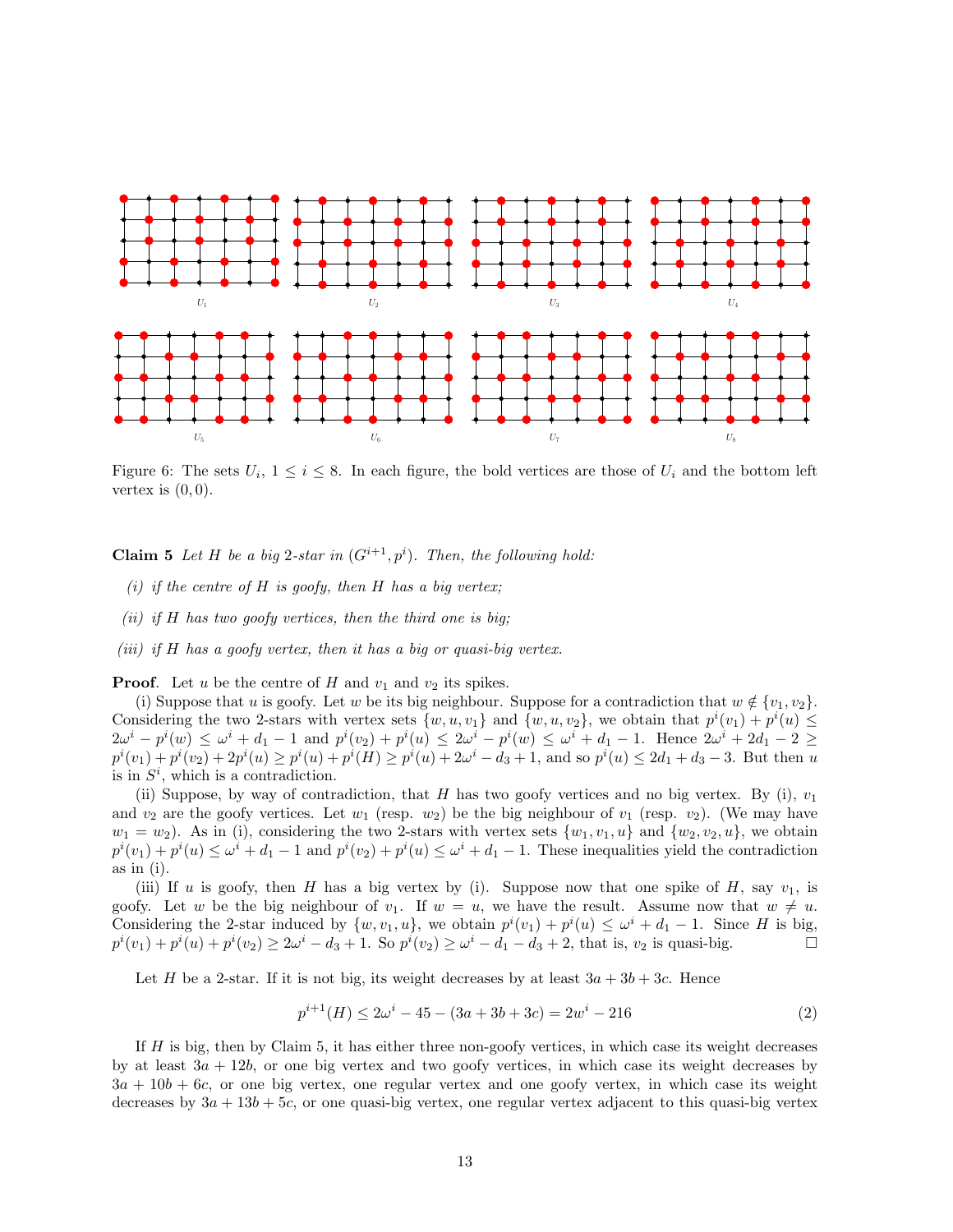and one goofy vertex, in which case its weight decreases by  $3a + 9b + 6c$ . Hence, by our choice of a, b, c, for a big star  $H$ , we have:

$$
p^{i+1}(H) \le p^i(H) - \min(3a + 12b, 3a + 9b + 6c, 3a + 13b + 5c) \le p^i(H) - 216.
$$
 (3)

We conclude the proof observing that Inequalities (1), (2) and (3) yield  $\omega^{i+1} \leq \omega^i - 108$ .

#### 5.2 Hexagonal graphs

We apply Theorems 11, 12 and 13 to hexagonal graphs, with the values  $\chi_k(T_L, \mathbf{q})$  determined in Theorem 9.

**Theorem 16** For  $1 \leq k \leq 5$ , there are  $\alpha_k$ -approximate algorithms for finding a k-improper colouring of *a* weighted hexagonal graph, where  $\alpha_1 = \frac{20}{11}$ ,  $\alpha_2 = \frac{12}{7}$ ,  $\alpha_3 = \frac{18}{13}$ ,  $\alpha_4 = \frac{80}{63}$ , and  $\alpha_5 = \frac{41}{36}$ .

**Proof.** Theorems 12 and 9 give the result for  $k = 1$ . Theorems 11 and 9 give the result for  $2 \le k \le 4$ . Finally, Theorems 13 and 9 give the result for  $k = 5$ .

### 6 Conclusion

We have proposed several approximate algorithms whose approximation ratios are summarized in the Table 1.

|           |           |      | $k=3$ |       |  |
|-----------|-----------|------|-------|-------|--|
| Grid      | 1 ດ<br>ΤO | ້⊿ ເ | 19/   |       |  |
| Hexagonal |           |      | 18/13 | 80/63 |  |

| Table 1: Summary of the approximation ratios. |  |  |  |  |  |  |  |
|-----------------------------------------------|--|--|--|--|--|--|--|
|-----------------------------------------------|--|--|--|--|--|--|--|

A natural continuation of this work would be to improve the above ratios. It would be very nice to prove the existence of a Polynomial Time Approximation Scheme or some unapproximability results for these problems. In this direction, the first thing to do regarding grid graphs is to answer Problem 5, i.e. to find whether or not optimally improper colouring a weighted grid graph is NP-complete. We strongly believe that it must be NP-complete.

#### References

- [1] S. Alouf, E. Altman, J. Galtier, J.-F. Lalande, and C. Touati, Quasi-optimal bandwidth allocation for multi-spot MFTDMA satellites, in *Proc. IEEE INFOCOM* 2005, Miami, FL, 2005.
- [2] F. Havet. Channel assignement and multicolouring of the induced subgraphs of the triangular lattice. *Discrete Mathematics* 233:219–231, 2001.
- [3] F. Havet, R. J. Kang and J.-S. Sereni. Improper colourings of unit disk graphs. *Electronic Notes in Discrete Mathematics* 22:123–128, 2005.
- [4] F. Havet, R. J. Kang and J.-S. Sereni, Improper colourings of unit disk graphs, *Networks*, to appear.